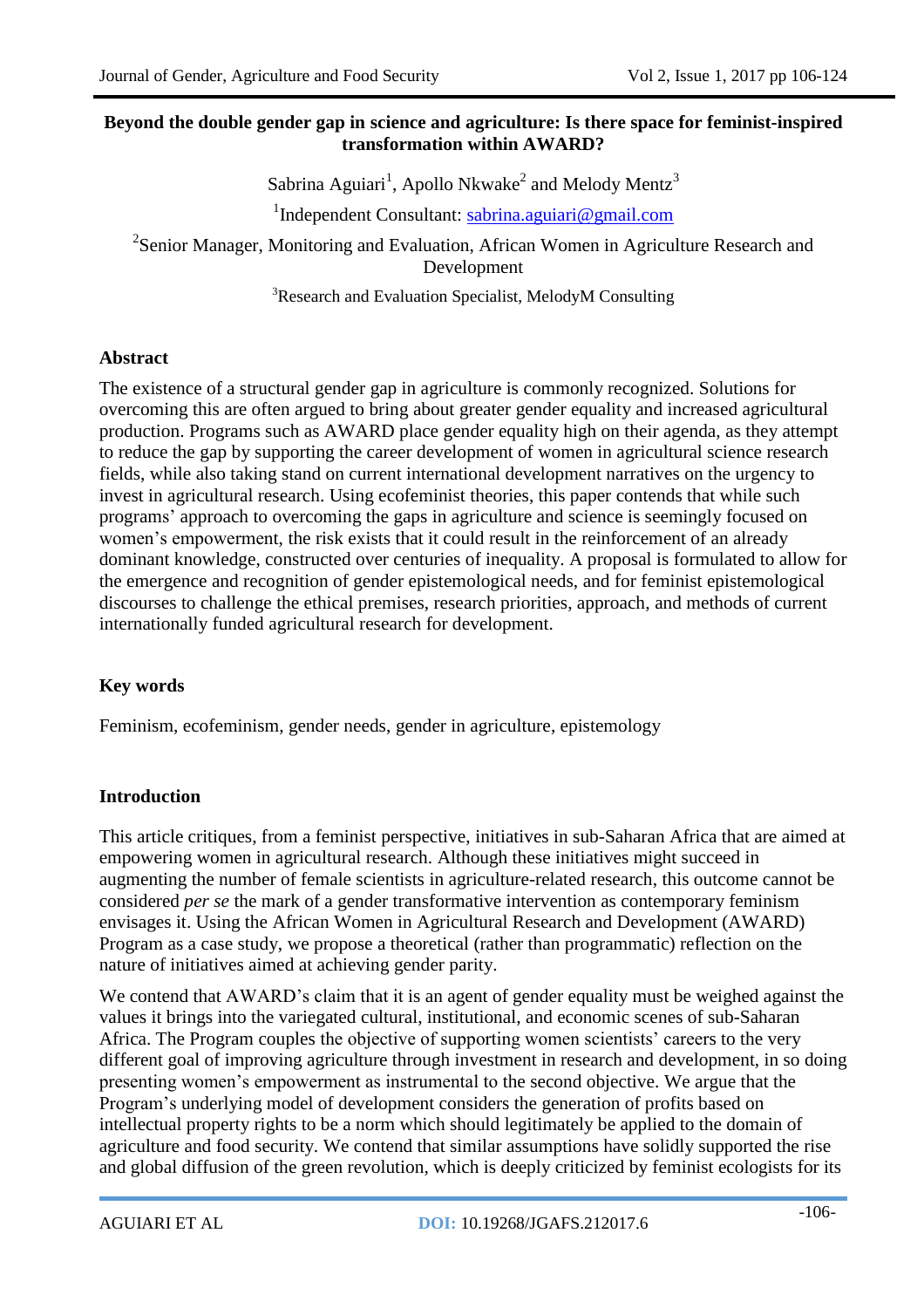patriarchal theoretical paradigm and for its measurable undesired consequences. Thus, the risk exists that gender empowerment initiatives (like the Program under examination) might be a mechanism for exporting a green revolution to a new region (sub-Saharan Africa) rather than a resource committed to the deep transformation of gender inequality.

From a feminist perspective situated outside the Program, we dissect the basic values which underline this model of development, and critique the level of gender transformative power that such interventions can achieve. We present our argument in three parts.

In the first part of the paper, the contextual environment within which the program operates is juxtaposed with the Program's mission, vision, and overall theory of change, as understood from its publicly available documentation and by a selected set of reports shared by the program management for this article. This section includes reflections on the gender gap in education and in scientific disciplines that the Program aims at reducing, as well as reflections on the model of global agriculture which has been, and continues to be, promoted by large parts of the international community.

In the second part of the paper, we argue that the Program's approach to gender equality is not gender transformative, given that joining two separate goals (advancing gender equality in science and supporting research for agricultural development) jeopardizes the independent advancement of women. We further argue that the limited epistemological reflection within the program hampers the possibility of epistemic innovation and prevents deeper transformation towards less male-biased knowledge production.

In the third part of the paper, we introduce proposals to deepen the gender transformative potential of the Program (and others based on a similar philosophic foundation), and pose questions to contribute to informing a feminist evaluation of programmatic relevance.

#### **Contextual positioning: gender gaps relevant to the program**

Central to the architecture of the Program is addressing the gender gaps found at the junction between two domains: agriculture (as an element of food and nutrition security) and scientific research (as a driver of development). The Program describes itself as:

A career-development program that provides tailored and reinforcing fellowships to strengthen the research and leadership skills of top women agricultural scientists across sub-Saharan Africa, thus improving their potential to contribute to the prosperity and well-being of African smallholder farmers, most of whom are women (AWARD, 2015, p. ii).

Focusing on the sub-Saharan Africa region, the Program aims at increasing the quantity and quality of women's work in science applied to agriculture, with the intent of improving overall chances of prosperity and wellbeing for small farmers, many of whom are women and most of whom are resource-constrained. The Program description introduces a conceptual bridge to connect a potential elite of women scientists with a large multitude of farmers, and particularly women farmers. The work of the first, reinforced by the Program, is assumed to be for the good of the latter, posited in a condition of need which can be improved by science. Thus, the problem of development, or the lack of it, in the Program's presentation is framed as: first, a condition of *epistemic poverty* ('strengthen the research'), and secondly, as a current lack of *good leadership* among women in science.

The "vision of success" as stated in the official presentation of the results of the first ten years of the program (AWARD, 2015) reflects the dominant thinking of the time during which it was conceptualized (see detailed discussion of the emerging narrative directly below), but with a unique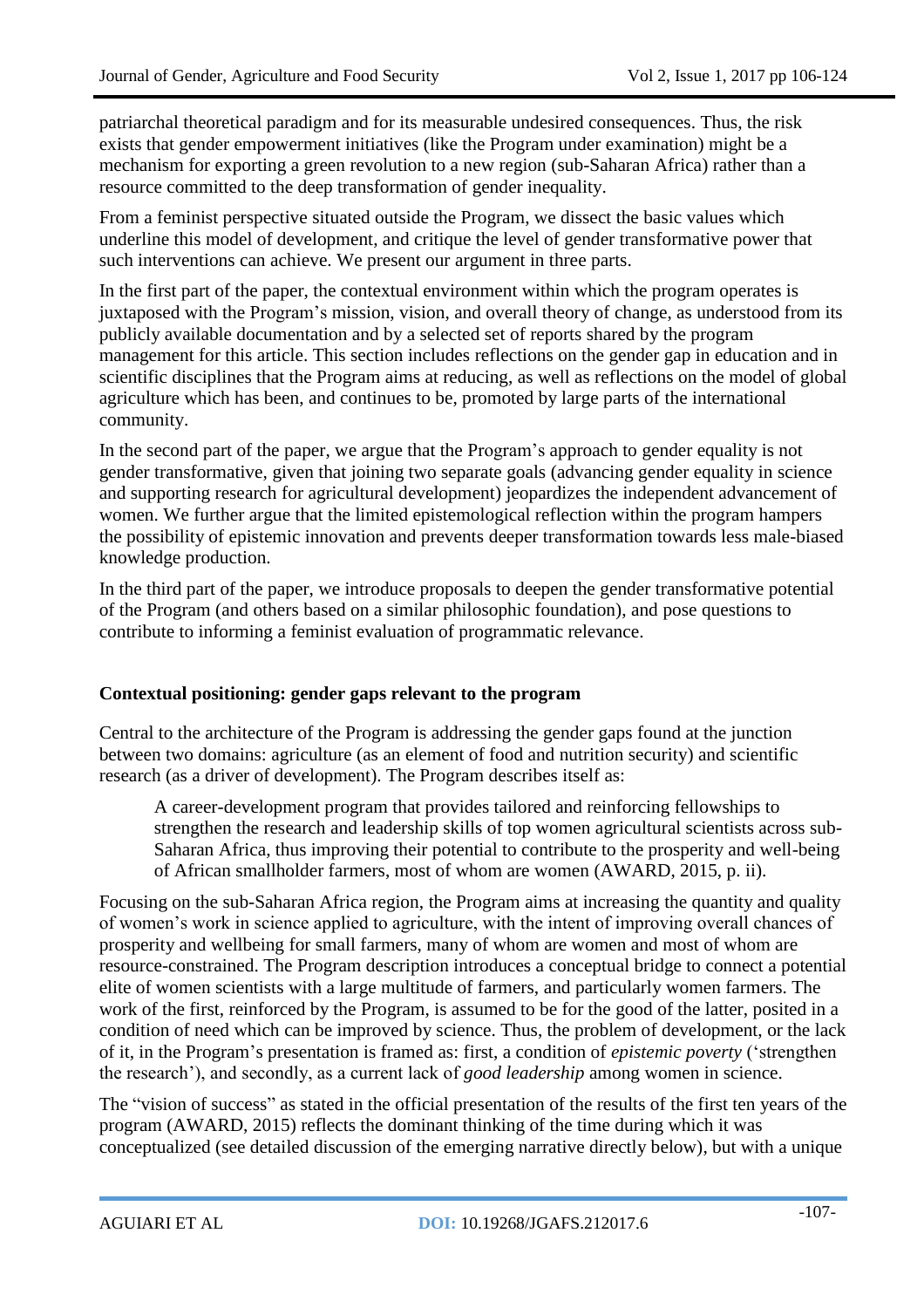accent:

Critical advances and innovations in agricultural development for Africa are led and enriched by the contributions of capable, confident, and influential African women. The agricultural research and development sector demonstrates increasing responsiveness to the needs and contributions of women (AWARD, 2015, p. ii).

Essentially, the Program theory posits that to reach prosperity and wellbeing in Africa, agricultural development is key, and that the overlooking of women's role in agriculture – and in food and nutrition security – needs to be corrected. In 2006, when AWARD was created, this rationale was an emerging narrative in the international development community.

Much literature on how to understand food insecurity and rural livelihoods by bringing gender analysis into agriculture was produced during the 1980s and 1990s – some by UN entities such as the FAO, but mostly by NGOs and women's movements in Latin America, Africa, India, and with the involvement of organizations from Sweden, Norway, Great Britain, and the Netherlands<sup>1</sup>.

However, after the publication of the World Bank *World Development Report 2008: Agriculture for Development* (2007), attention to and legitimacy of the gender-agriculture nexus became significantly more widespread and mainstream. It was at this point that the narrative on gender gap in agriculture and in food security lost its tight link to the ethical domain and to a rights-based approach, and the emphasis shifted to the functional benefits that increased gender equality could imply for growth and development. The international development community started to reason and debate around a different rationale for justifying the need to overcome gender inequality: not because of its structural inhumanity, but because of the potential economic benefits for growth that equality could generate.

It was in this period (2000-2010) that the main narrative pointed to the paradox of the large presence of women in agriculture (particularly in Africa) and their relatively low productivity due to the gender gap. Under this narrative, women's empowerment was positioned as "smart economics" (in World Bank terminology), or – following Moser (1989) – as the "efficiency approach". The 2007 to 2008 food crisis contributed to the legitimacy of the increased public resource investment in research and the modernization of agriculture, and at the 2009 G-8 Summit, USAID (2011) presented the *Feed the Future* strategy, which opened doors for an array of interventions aimed at increasing and enhancing agricultural production and gender equality in parallel, thus normalizing an instrumental approach to gender in agriculture.

From this time onwards, USAID has championed the approach of pursuing more gender equality and empowerment for rural women in developing countries to obtain higher agricultural productivity. The rationale presented is as follows: increased investments in agriculture, including public investments in foreign aid, could bring know-how, technology, and infrastructure, and support value chain development. At the same time, women farmers can be targeted and empowered, reinforcing their productive and commercialization capacity, and increasing harvests, food availability, commerce, and trade. This linkage established between gender, equality, and trade – framed in policies and programs – had the effect of bringing the attention of gender equality champions to focus on key actors in agricultural investments. Furthermore, both *Feed the Future* and the UN Food and Agriculture Organization flagship publication *State of Food and Agriculture 2010* (FAO, 2011), have successfully brought to the attention of the broader international development community some of the key aspects of gender inequality as experienced in the lives of rural women, including lack of secure land tenure, lack of knowledge and inputs, and lack of access to markets and to the credit required for advancing individual access to technology and assets. As we will argue later, despite these seemingly positive outcomes, the efficiency approach is not without significant negative consequences.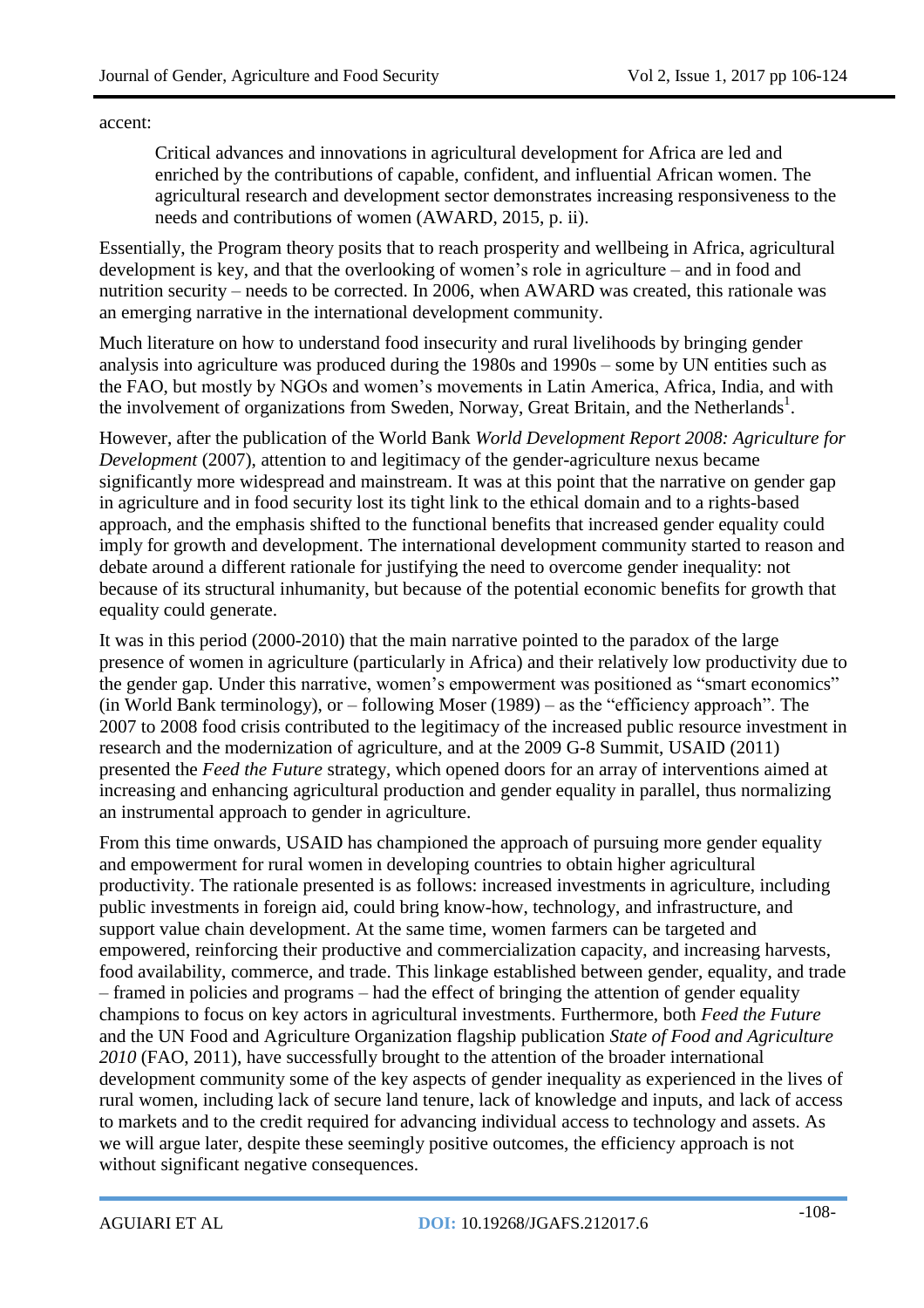It was within this dominant discourse, that the AWARD program strategically reshuffled the deck, and while keeping in line with the overall narrative most prevalent at the time of its inception, it opted for an original combination of research, gender, and agriculture, by pursuing gender equality through support to individual women's careers in scientific research for agriculture.

While the system of fellowships for supporting career development is not innovative *per se*, the synergistic set of activities offered to each fellow to promote their self-empowerment through reinforcement of their scientific and leadership capacities, as well as the provision of a mentor, is a unique approach.

### *Situating AWARD in the global scientific gender gap*

The fellowship has chosen to tackle a structural gap that is relatively unfilled in both the Global North and in the Global South: lack of women in science, and in scientific/academic decisionmaking roles. Global comparative data (World Economic Forum, 2016), show that while in OECD countries the percentage of girls completing high school is higher than boys, at global level we observe that only 62 countries succeeded in closing the gap at primary level. Surprisingly though, in 96 countries the gender gap in tertiary education is now closed, and now girls enrolling in tertiary education globally are outnumbering boys, with effects that will be visible in the workforce in the next decade. Nevertheless, the percentage of girls pursuing scientific careers in the so-called Science, Technology, Engineering, and Mathematics (STEM) disciplines is almost half that of boys (16% of female students towards 30% of male students (World Economic Forum, 2016).

Regardless of geography, the number of women in advanced academic or scientific positions is proportionally inequitable. UNESCO Statistics (2014) show that the region with the smallest gender gap among researcher is Central Asia (47% of researchers are female, but overall the number of researchers is very small in comparison to Europe), with significant intraregional differences which also account for a reverse situation (above 50% women in research) in Georgia, Kazakhstan, Armenia, and Azerbaijan.

Men in scientific disciplines and in academia in general outnumber women in a direct relation to the level of seniority – the higher the rank, the lower the number of women. Female researchers in science applying as principle investigators might experience discrimination in comparison to their peer male researchers. For example, findings from a study conducted as a meta-analysis of research proposals submitted for public Italian grants concluded that "proposals led by males exhibit very low or even negative risk differences. Stated otherwise, they have been favored in comparison to similar projects led by women" (Romei, Ruggieri and Turini, 2012, p.7).

In this global context, the aim of having more women in science in Africa, especially if advancing on a career and leadership path, may seem to be an unquestionably desirable goal, with several positive cascading effects. If the focus of scientific research is – as in AWARD's case – agricultural research and development with food security so evidently (but complexly) reliant on agricultural outcomes, the program seems to be justifiably focused on a critical point for development. The gendered nature of the agricultural sector seems to provide an even stronger rationale for the chosen focus. One could further argue that, if successful, such an initiative would stand as a powerful symbolic intervention if it was done in countries of the Global North, and even more so as it was developed in Africa.

However, although the program has been identified as unique, and has the potential to be an international exemplar in the international science community, we argue that any gender initiative needs to look beyond the superficial shifts in numbers towards a transformative impact. In Part 2 we explore perspectives to situate the AWARD Program within a feminist epistemological framework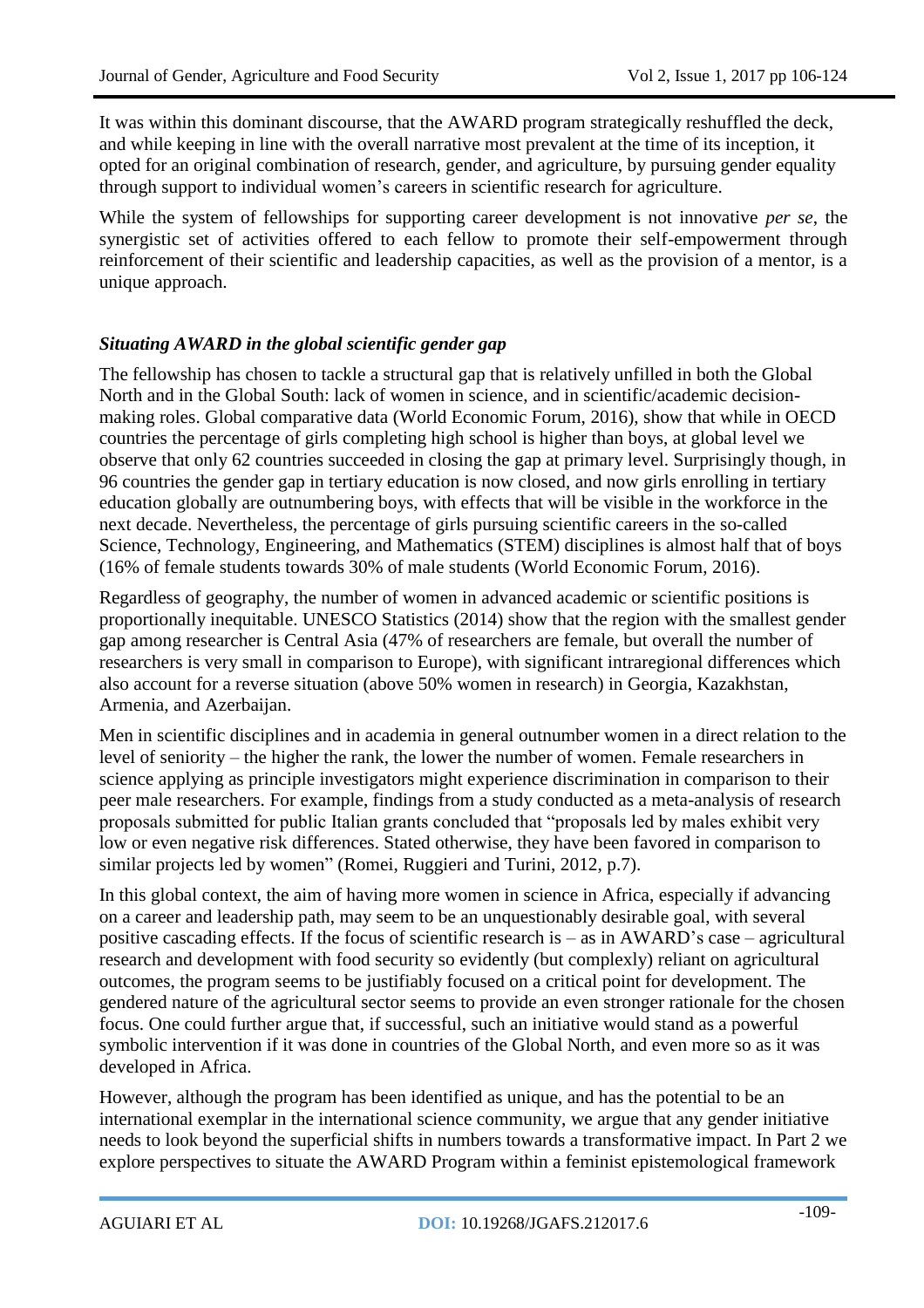to assess whether the Program is gender transformative.

In the next second part of the paper, we contend that the vision, mission, activities, and underlying values of the AWARD initiative consistently define an effort towards gender equality that is not gender transformative. We propose two key arguments to support this assertion, each presented in one of the two following paragraphs.

### *Smart economics vs. gender equality*

The first argument is that the Program maintains, although significantly more elegantly framed and articulated than other examples, a 'smart economics' approach. It does not have a purely gender equality approach, as it aims at both improving the number of women in scientific careers with a leadership role *and* at the same time at developing agriculture through research. This double objective resounds very much in tune with the neoliberal economy agenda (epitomized in the instrumental approach described above) which is very explicitly proposed by the World Bank as the mainstream to the international development community. Already in 1995, the World Bank proposed:

Investing in women is critical for poverty reduction. It speeds economic development by raising productivity and promoting the more efficient use of resources; it produces significant social returns, improving child survival and reducing fertility, and it has considerable intergenerational pay-offs (World Bank, 1995, p. 22).

According to Chant & Sweetman (2012), who quote this passage from a chapter titled "The Payoffs to investing in Women", the rationale for gender equality has shifted from being justified on a rights-based perspective, to being a goal that made economic sense and was therefore referred to as 'smart economics'.

This declared two-fold agenda cannot be fully trusted in a feminist perspective. For several decades, a 'feminization of poverty' has been recognized and conceptualized (Pearce, 1978). The fast transformation of economies and society, based on neoliberal ideologies and practices, have been only superficially corrected by positive actions to help women fill the gender gap. This approach might seem effective in the short-term but is fundamentally flawed in that it accepts the underlying systems of power and does not challenge the primacy of economics in societal governance, which is a value deeply entrenched in patriarchy. The approach tends to look at the problem as if women had to be adjusted and 'fixed' to fit the existing machine from which they have been excluded (Chant and Sweetman, 2012).

Although greatly simplified, like all schematizations tend to be, it could be argued that Figure 1 is a very basic synthesis of the theory of change that AWARD is aligned with.

.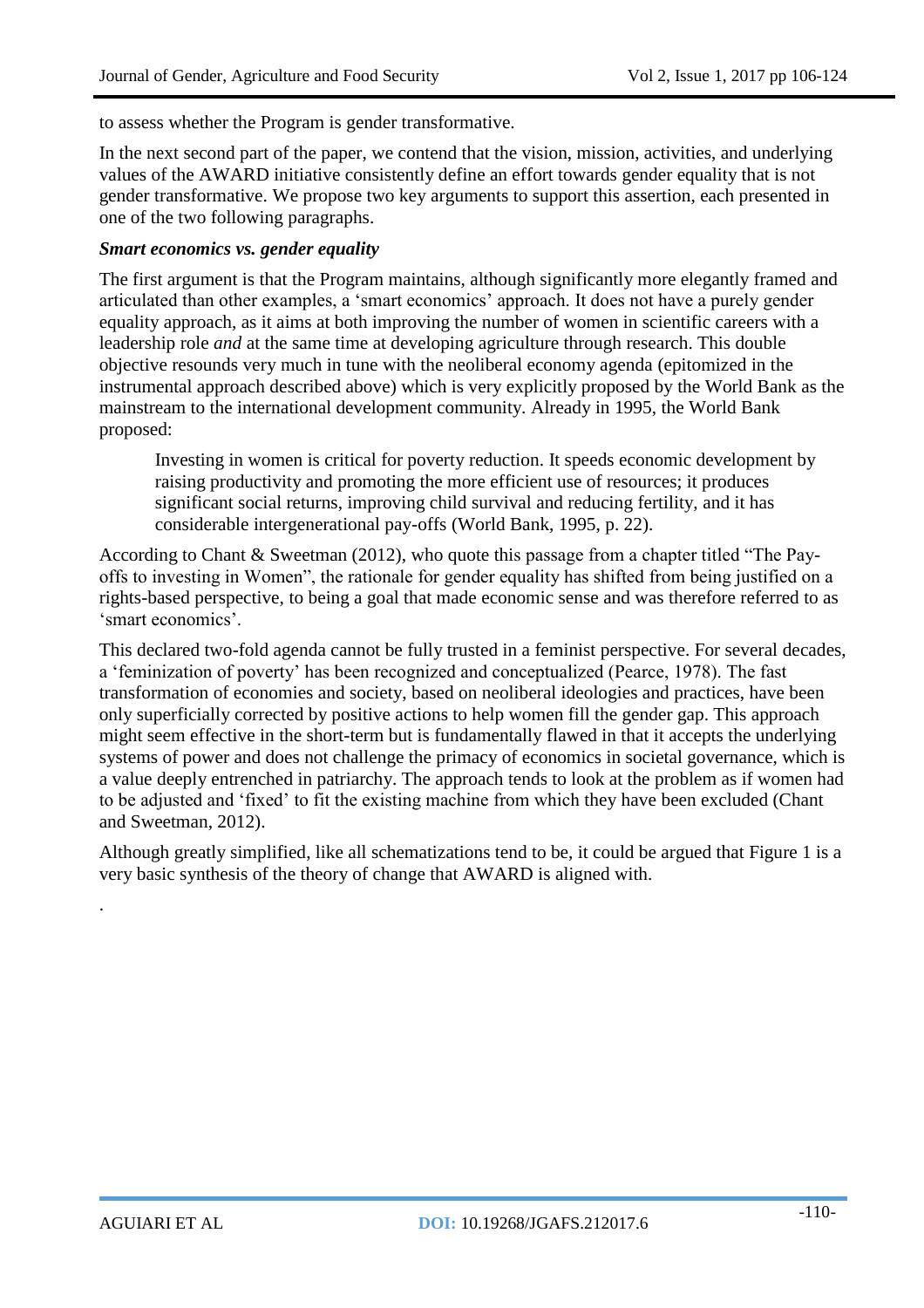

Figure 1: Schematic representation of key problems and solutions as identified by a line of development thought to which AWARD program can be compared

As noted in Part 1, the 2007 to 2008 food crisis led to several constituencies calling for channeling investments and planning technology transfer for a new "green revolution" wave to develop a more industrialized, trade-oriented, agribusiness model for agriculture in Africa. The first vehicle for this agenda became the Memorandum of Understanding between Alliance for a Green Revolution in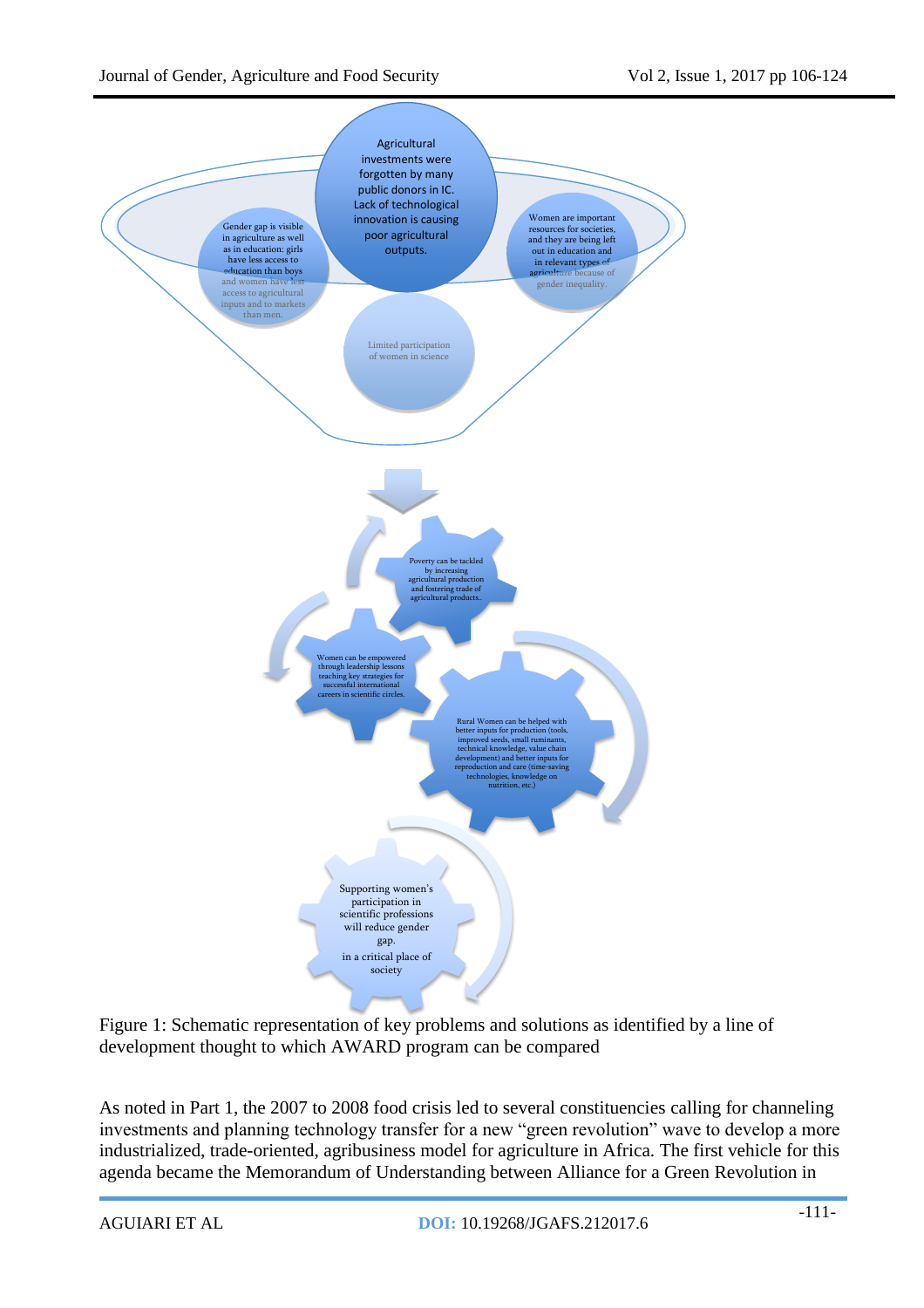Africa, Food and Agriculture Organization (FAO), World Food Program (WFP), and IFPRI (FAO, 2008). However, when the economic creed of a green revolution (Figure 1) adopted by AWARD is projected at a global scale, we cannot ignore the reality of its negative consequences in the United States, South America, and India, where there is now abundant evidence and experience-based critiques of the effects of private capitals-led industrialization of agriculture. This view has also been expressed by the former UN Special Rapporteur on the Right to Food, who has been giving voice to civil society and small farmers' organizations (Navdanya, 2012).

Despite the monetization of virtually every aspect of human life, and free trading rules expanding to almost all commodities, including agricultural ones, poverty is not eliminated. It is re-growing where it was once reduced, while economic inequality is reaching astonishing proportions with even developed countries like Japan experiencing an absolute reduction in income (OECD, 2011). Industrial capitalism evolved into financial capitalism based on debt and wealth extraction to the benefit of 'rentiers', not producers (Bezemer & Hudson, 2016). Furthermore, as a result of the neoliberal model of economy and trade, resources (natural and financial) are being drawn from the countries of the Global South to the Global North, with the latter currently receiving 24 times as much as they invest in the former (Schjelderup *et al*., 2015).

AWARD takes a clear stance in understanding gender inequality in a very specific way, quite resonating with the XIX century liberal feminist tradition (focused on the belief that solutions for women's condition is in the reinforcement of their individual capacity), as a problem that can be solved by *adding* women to contexts in which they are excluded, and by providing them (*adding on to* them) with skills and knowledge for navigating those contexts. This discourse is accompanying development initiatives towards a risky junction in Africa's agriculture scenarios. Supporting an excluded group to increase their chances of career and success in a society – in this case female researchers in science for agriculture – can hardly be considered a neutral intervention aimed at obtaining gender justice and capable of impartially answering women's (female researchers in science) needs, as well as addressing causes of food insecurity. Supporting the empowerment of an advanced subgroup within an excluded group is a solution focused on what is lacking in the selected target life, not on the system of exclusion around. On the other side, the fact that the program supports women interested in agriculture does not mean the program targets are *per se* interested in the gender aspects of food insecurity, nor that they will be loyal to championing solutions to overcome gender inequality to obtain universal food security.

Dr. Wangari Maathai, environmentalist and first African woman to be awarded the Nobel Peace Prize, synthesized the weakness of African development as being the result of dynamics and strategies initiated by the Global North to continue controlling the Global South (Maathai, 2009). This is done by ensuring that few leaders get coopted into agreements and activities, which is not beneficial for the whole population, but very favorable for those trying to continue economic, political, and technical power over former colonies. Large development plans involving technology transfer in combination with foreign financing through loans (instead of grants) create a debt – both financial and symbolic – which is impossible to redeem. It is important to keep this example in mind and ensure that promotion of gender balance and participation in scientific enterprise applied to agricultural development does not result in gains that are a two-edged sword: a limited number of women scientists supported in their careers in exchange for a larger loss – the enabling of a model of agriculture potentially counterproductive to the livelihoods of small farmers.

The central focus of this first point of critique is that the smart economics approach applied to agriculture embraced by AWARD (as by other programs) might be against the best interest of women as a collective category, as the plan for equality suggests the need to add something missing to women, rather than changing what is wrong with the system.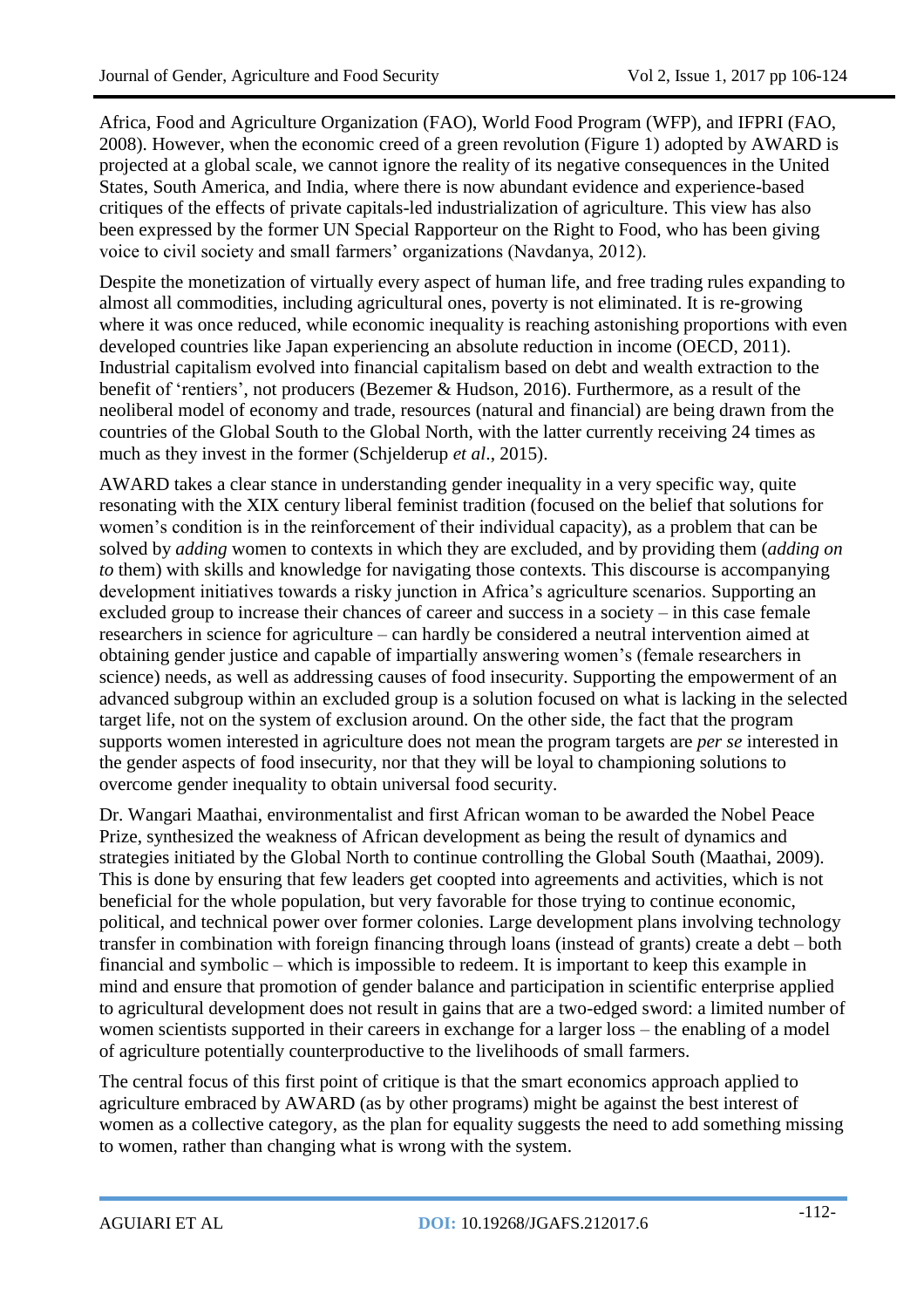#### *Beyond hetero-normativity of needs: allowing for gender epistemic needs to arise*

The second point of critique intends to reposition the analysis of the Program from the perspective of gender needs. As presented by Moser (1989), there is a substantial difference between the practical gender needs and the strategic gender needs of the group with a lessened gender identity. The practical needs can be satisfied in the short term and directly; relief can be provided to the group discriminated against, while the roots of the discrimination are neither eliminated nor challenged. Strategic needs must be addressed with more long-term interventions and are satisfied when more substantial equality is reached for the disadvantaged group, so that their rights emerge and are respected at the same level as the other group. Addressing practical needs might, to some level, compromise the effective consideration of strategic needs. For example, the distribution of high efficiency cooking stoves to poor rural women: they aim at reducing environmental impact as well as the time burden for cooking, but at the same time they recognize and further sanction a rigid and unequal division of labor within the household, confirming that women are the ones expected to provide fuel for the cooking for their family.

According to Moser's division, an intervention cannot aim at transformative effects if it only tackles gender practical needs, and fails to address gender strategic needs. Our assessment is that the AWARD program is focused primarily on gender practical needs, rather than strategic needs. The Program is supporting female researchers in their careers as scientists in order access greater equality of opportunities; this is a way to answer specific gender practical needs. Leadership development is very needed, as women often experience a lack of self-esteem or deem their wellbeing secondary to that of others. The Program appears to be successfully bolstering fellows' leadership development. Based on the narratives of the fellows we examined, they consistently report a sense of confidence and self-empowerment, independent from the scientific results achieved, which are all attributed to the training and support received from mentors and trainers during the program. The fellows underline what an unanticipated difference the program made in their lives in terms of skills developed, opportunities encountered for learning, public participation at the international level as well as in their home countries, contacts retrieved for self-placement in research-related jobs, prestige acquired, along with publicity obtained for their own work.

However, ultimately these lines of action try to supplement what is lacking by intervening at an individual level.

It can be argued that the leadership course is the part of the program more oriented at answering strategic needs, as it equips women to challenge the system they are in – which to some extent it does. However, though it fills the gendered lack of confidence of individuals to 'fight back' and enter into an exclusive society, it does not challenge the order itself. Even if AWARD's work on empowering women through leadership development is considered as tackling strategic gender needs, there is another and more substantial level according to which we cannot evaluate the structure of the program as being gender transformative.

We call this the level of *gender epistemic needs.* With this expression, we integrate the Moser (1989) framework of practical versus strategic needs with feminist epistemologies. This level of needs consists of those which, to be answered, require strategies for challenging a patriarchal system of values underpinning a dominant rationality, which in turn structures a self-reproducing, dominant hierarchical system of knowledge that comes with criteria to define and measure success. Gender epistemic needs are feminist in their nature, as they seek to change women's collective normative minority status, and claim the right of expression of fundamental values, including those defining what truth looks like and how it can be best attained or approached. Gender epistemic needs are prompted by the awareness of the flawed ethic underpinning a system of knowledge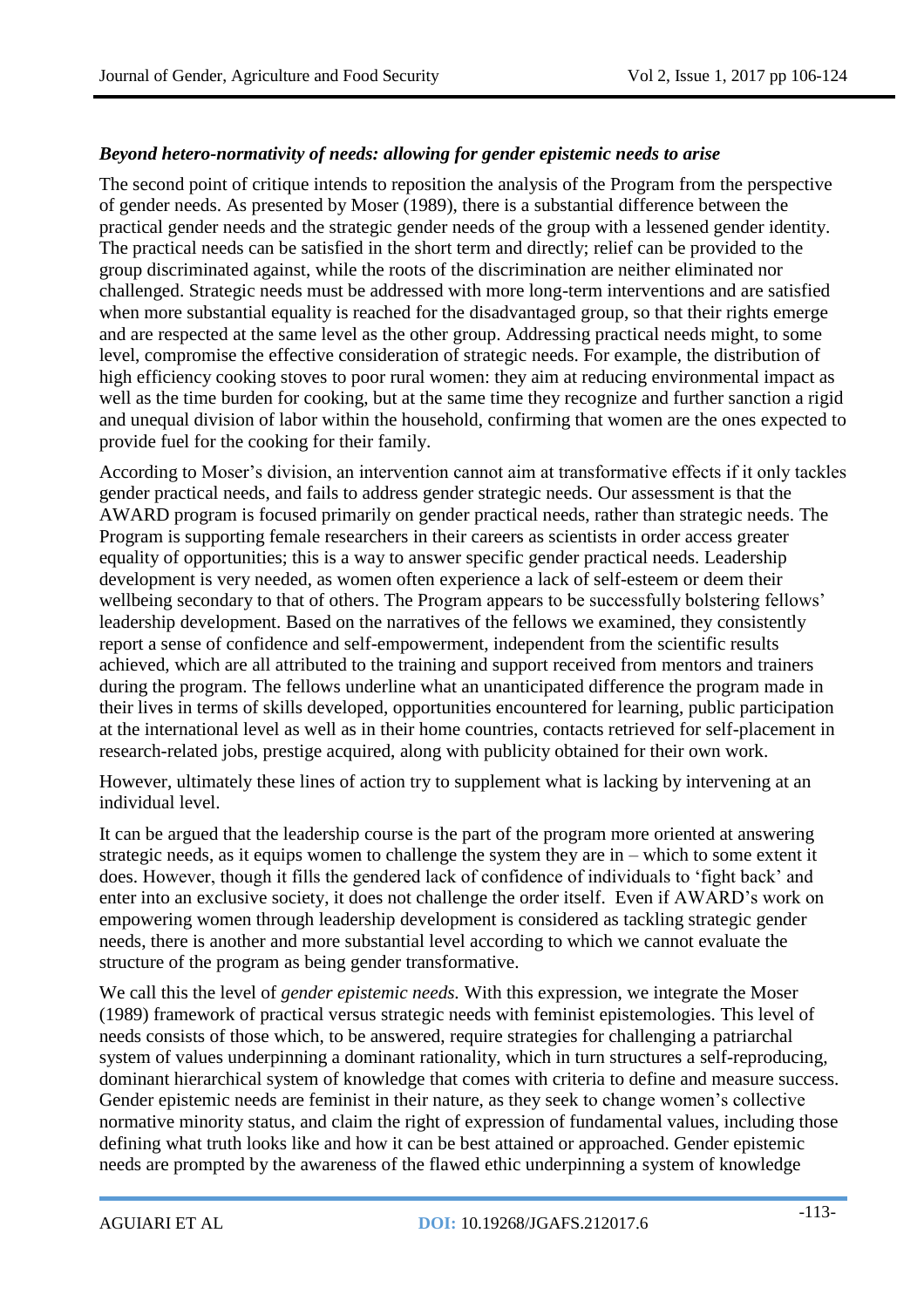which purports to be universal but does not afford equal status to all humans, specifically women. Gender epistemic needs are also elicited by reflections on the mainstream leadership model in society, where models of leadership are deeply connected with the idea of virtue and truth that a community holds; therefore, these models are connected with, and are supportive of, the underlying epistemic frameworks.

#### *Deconstructing dominant epistemologies*

In the last 50 years, feminist thinkers have contributed to the intense critical epistemological work which has deconstructed the mythology of the scientific enterprise portrayed as a self-founded, neutral, and rational activity. This mythology was rooted in classic western philosophers' thinking, and was perfected during the scientific revolution as a narrative that allowed the institutionalization of the role of the scientist as opposed to other authoritative characters with a share of epistemic power conferred by societies, as explained by Feyerabend (1975): the theologian, the healer, the alchemist, the witch. The witch hunting starting in parallel to the scientific revolution is a very graphic demonstration of the need under patriarchal order to mark the difference between epistemic models, as explained in Mies (1986) and Chiaramonte, Frezza, and Tozzi (1992). That narrative used to present and shape the scientific method exemplified and utilized a type of rationality that was founded on values discriminatory against women, in an attempt to consolidate and rationalize women's dependence on men as a quintessential trait in the identity of women. As Caroline Merchant (1980) exposed, within modern science (in addition to the exclusion of women) the overarching images of nature as a woman to dominate (put forward by Francis Bacon – considered the founder of the scientific method) or as a machine to deconstruct and control, were emerging and guiding the discourse on true method for knowledge was a fit metaphor to support the epistemic need to have full intelligibility and ultimately control of nature. Galileo Galilei, Renée Descartes, Julien Offrai de La Mettrie, and Robert Boyle all found the metaphor of the machine effective for the analysis they wanted to develop, and elaborated around that idea, often referring to the specific image of the clock (McReynolds, 1980).

This general discrimination, with women relegated to a state of minority and of dependence on men, pre-exists the western scientific revolution (Engels, 1884); but with the scientific revolution, the discrimination became more explicit and totalitarian, as it crystallized the identity of women in symbols and institutions as belonging to the realm of irrationality, and sanctioned women's extraneity to the places of science and real knowledge (Noble, 1992). The scientific revolution narrative depicted the scientist as he who is elevated through the exercise of rationality, understood as an exclusively masculine attribute, and seen as the instrument to discover true knowledge, the hidden rules of nature. The opposite conceptual couple of empathy (seen as subjective and epistemically irrelevant) against rationality (seen as universal and capable of generating knowledge), as male against female, created that ethical and epistemological tension that Evelyn Fox Keller (1983) explained while narrating how the work of biologist Barbara McClintock could challenge that dichotomy and reclaim epistemic power to empathy.

The scientific method created by the 17th century's scientific revolution was the rationale through which the actors of the revolution claimed to have an invincible alternative to seeking the Truth, which superseded theology and dogmatism: observation, experimentation, non-interference with the object of observation, clear hypothesis being tested, refuted by counter evidence, and only finally selected as valid when also verified as capable of predicting some part of some process. While the scientific method was identified with neutrality, objectivity, and reiteration, and was supposedly progressive and cumulative within a substantial theoretical continuity, it was a pivotal element for modern (classic) science to achieve social power and influence – over both women and nature (Le-May Sheffield, 2004).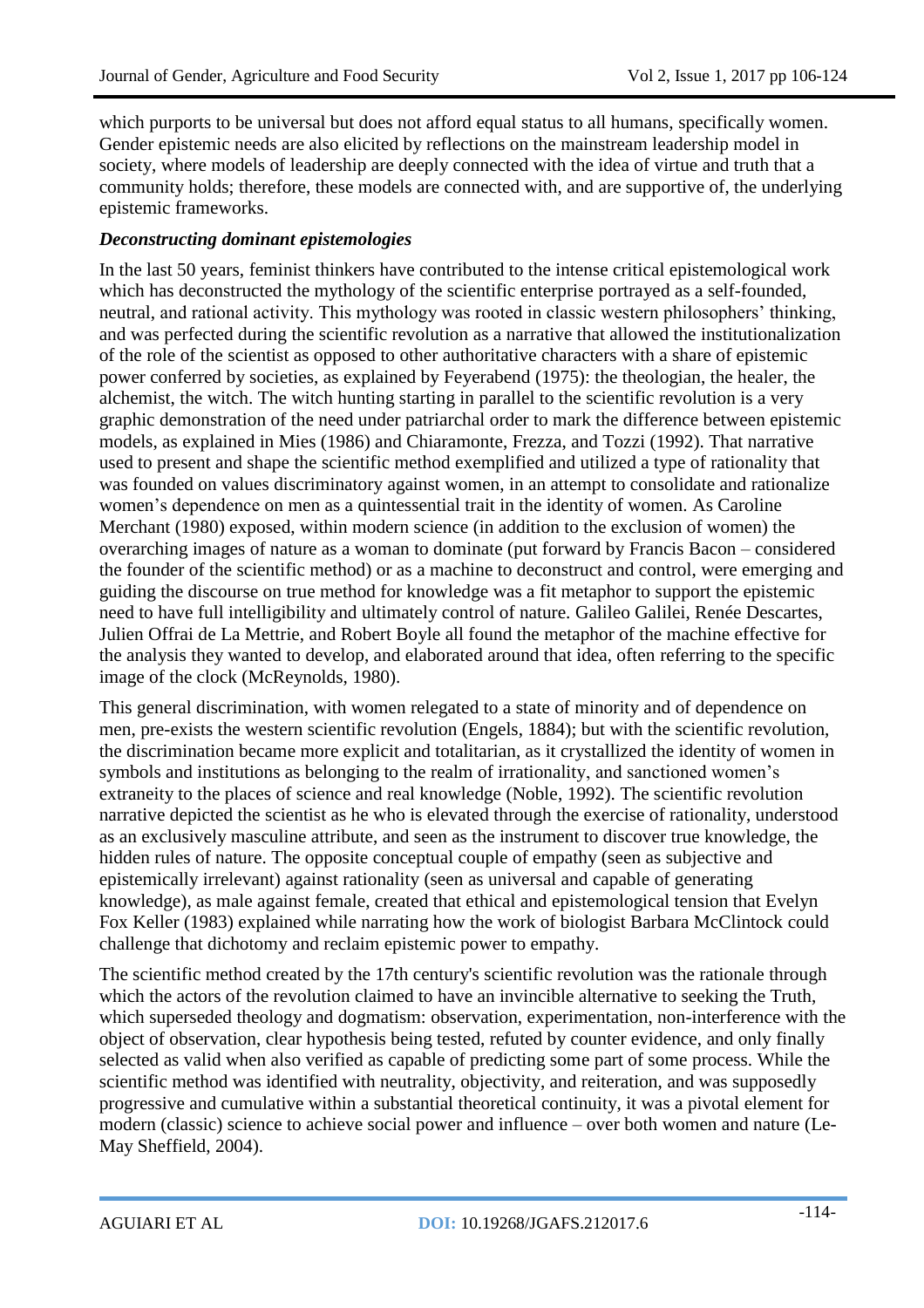During the second part of the 1800's, the dominance of the machine metaphor began to be questioned by scientists interested in studying living beings, and the principles of the neutrality of the observer and non-interference started to lose their validity and status as unchallengeable. Both these elements have been analyzed under a feminist critique during the past century, in an attempt to understand the interconnection between (a certain type of) science and technology on one side, and the pattern of power structures of knowledge on the other. Emerging in the century of deconstruction of western rationality and emanating from the real-life experiences of female scientists encountering constant bias, the tenets of feminist epistemology are numerous, multifold, and create a dis-homogeneous complex whole (Anderson, 2011; Doucet and Mauthner, 2006). The central question that the feminist poses is: "is the sex of the knower epistemologically significant?" (Code, 1981). A long line of researchers answered positively, uncovering bias not only in data collection, but also in the type of research questions asked.

As in the case of non-feminist philosophers of science (Kuhn, 1962), feminist epistemologists have very carefully criticized the unreal ideal of science being able to create a universal discourse based on the supposed neutrality of the scientific observer. From a feminist perspective, Donna Haraway unpacked the logical omissions that created the myth of observing a scientific subject neutrally (Haraway, 1988, 1991). Her critique of the universality and neutrality of the observer produced a critique of classic epistemology which resulted in a positive evolution in the debate. Her concept of 'situated knowledge' (Haraway, 1988) and Sandra Harding's 'standpoint theory' (Harding, 1987; Harding & Hintikka, 1991), initiated and fine-tuned alternative notions to deconstruct the possibility of full objectivity in knowledge which is part of the establishment of power in societies. This is what Michel Foucault throughout his work, in his meta-analysis of rationalities, referred to as the changing condition for truth (Foucault, 1966).

The basic idea behind the standpoint theory is that discourses and explanations, including to some degree modern scientific knowledge, are an act of reconstruction, and provide a cut within the continuum of reality which is necessarily partial. The point of observation of any scholar, independent of the field of research and discipline, is a given, to which the final description is ultimately anchored. Socio-economic conditions, and cultural and political references, shape the perspectives of our understanding and at a very deep level are incorporated in the discourses and analyses we formulate. Harding (1986, 1992) intended to draw strong attention to preserving a consensus on the importance of reconstructing and maintaining for science a ground for 'objectivity' beyond neutrality. She called 'strong objectivity' the cognitive advantage that categories of the marginalized and oppressed in a given society or a given socio-economic-cultural system – including women as a political subject – have in providing their account and description which is not biased, supposedly, by the interest of maintaining a given status quo, but has a margin of representative freedom as an outsider observing from within.

Another relevant question in feminist epistemology is to what extent the modern scientific quest to dominate nature has to be put in relationship with the traditional patriarchal disvalue and domination of women? A central claim in the line of thought known as ecofeminism, is that negative ecological and socio-economic consequences of the industrialized, global model of production are produced by technology that is inspired by an exploitative approach to and mechanistic representation of nature – characteristics that stem "from the mutually reinforcing oppression of humans and the natural world" (Gaard and Gruen, 1993:7). Among many authors in this stream, Caroline Merchant became very influential. She expanded the parallel between the deeply rooted ethics of man dominating nature, and that of man dominating women (Merchant, 1980). She first developed a thorough analysis of how modern science developed from a key shift in attitude towards nature, when animistic assumptions about nature and the cosmos started to be looked at as non-rational, resulting in a symbolic 'death of nature'. She explained how the appeal of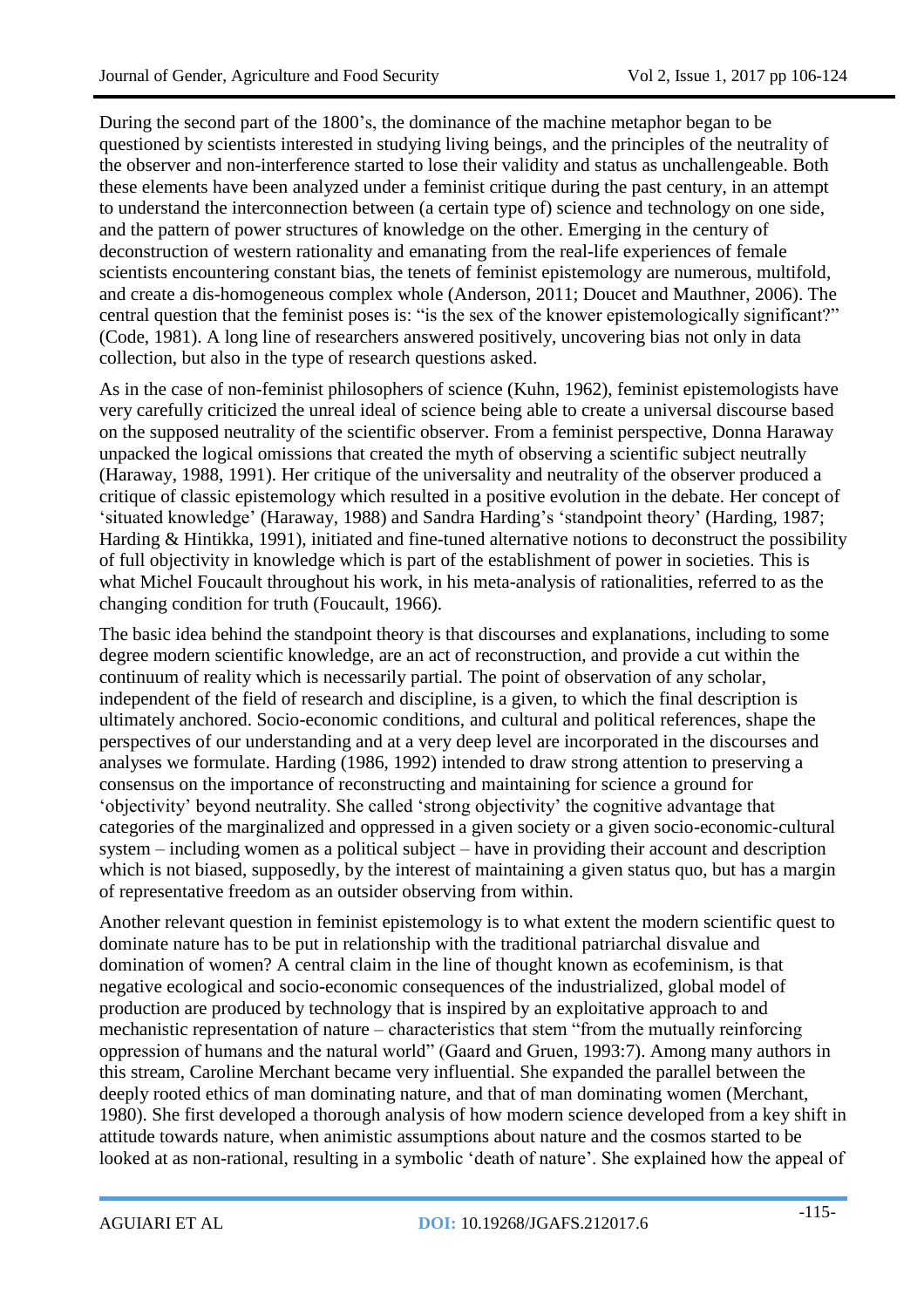the new materialistic metaphor of nature as a complicated combination of mechanisms, ultimately led to the cancellation of interest for previously established sources of knowledge, which could afterwards not be founded and persuasive any longer. She considered to be exemplar the change in perception of herbalist women (also documented by Brian, 1980), who were progressively transformed into dangerous 'witches' and then physically exterminated. She then illustrated the essential features of the mechanistic representation of nature and explained how this image was and still is very functional to a science posited as solution-oriented knowledge for providing the necessary 'fixes' to nature's (supposed) inefficiencies through technologies; a productive system that is fundamentally based on extracting and monetizing resources from nature.

Other ecofeminists, such as Maria Mies (1986; 1993), have explored the connection between patriarchy and capitalism which made possible, and is in turn sustained by, the alliance of patriarchy and techno-science, including the industrialization of agriculture. She has explained the inner consistency by following the interconnections between values, processes, and effects, like the thread connecting gender inequality, control of knowledge and technology, production and accumulation obsession (perceived as more elevated than re-production and self-sufficiency), and patterns of growing poverty and ecological disasters.

Feminist epistemologies explored and unveiled the tight and symbolically consistent connections between at least three key societal functions with interlocking sets of values and activities: *patriarchy* (implying subordination of females), *globalized economy* (implying subordination of other races/nations/ethnic groups), *technology-and profit-driven science* (where scientific research is not only heavily led by proprietary technology but aims at discoveries that can be turned into patented technologies).

Based on a large basis of work of feminist epistemologists (larger than here presented) it can be claimed that discourses presenting scientific research aproblematically  $-$  as if it were a continuum discourse universally valid and independent from the specific individual and social identity of the scientist – are flawed. If an honest intention exists to connect a discourse on gender inequalities with an intervention to expand the presence of the underrepresented gender within the endeavors of scientific research (which is not only a place of discrimination, but the *locus* in the classic modern era where the feminine is cynically lowered and hierarchically stabilized) it is important that we make space for some questions that a dominant rationality of development might consider 'irrational'. Therefore, a ground-preparing work to do, in combination with other actions, is to foster and facilitate epistemological reflections – including those inspired by feminist thinking – to allow gender epistemic needs to emerge.

An examination of the program strategic documents, as well as narratives from the fellows, provide no evidence to suggest that AWARD intentionally creates spaces for gender epistemic needs to emerge.

### *What intervention could transform deeply stratified gender inequality?*

Considering the concept of gender epistemic needs, the question must be asked: "What essential concepts proceeding from feminist epistemological critique can be useful to AWARD in attempting to provide space for epistemic gender needs to emerge?"

The answer "can't be just add women and stir", as feminist writer Charlotte Bunch famously uttered (Bunch, 1987:1). As expressed above, it is clear that AWARD is providing women scientists with self-development opportunities, leadership skills, and science skills in a manner that would be understood and accepted by the international scientific community. But given the deep root of gender inequality in science, this might not be sufficient. The intervention takes, in light of feminist epistemologists' expanded awareness, a 'women in development' type of approach, with no interest in transforming the system that excluded women to begin with. In order to design a truly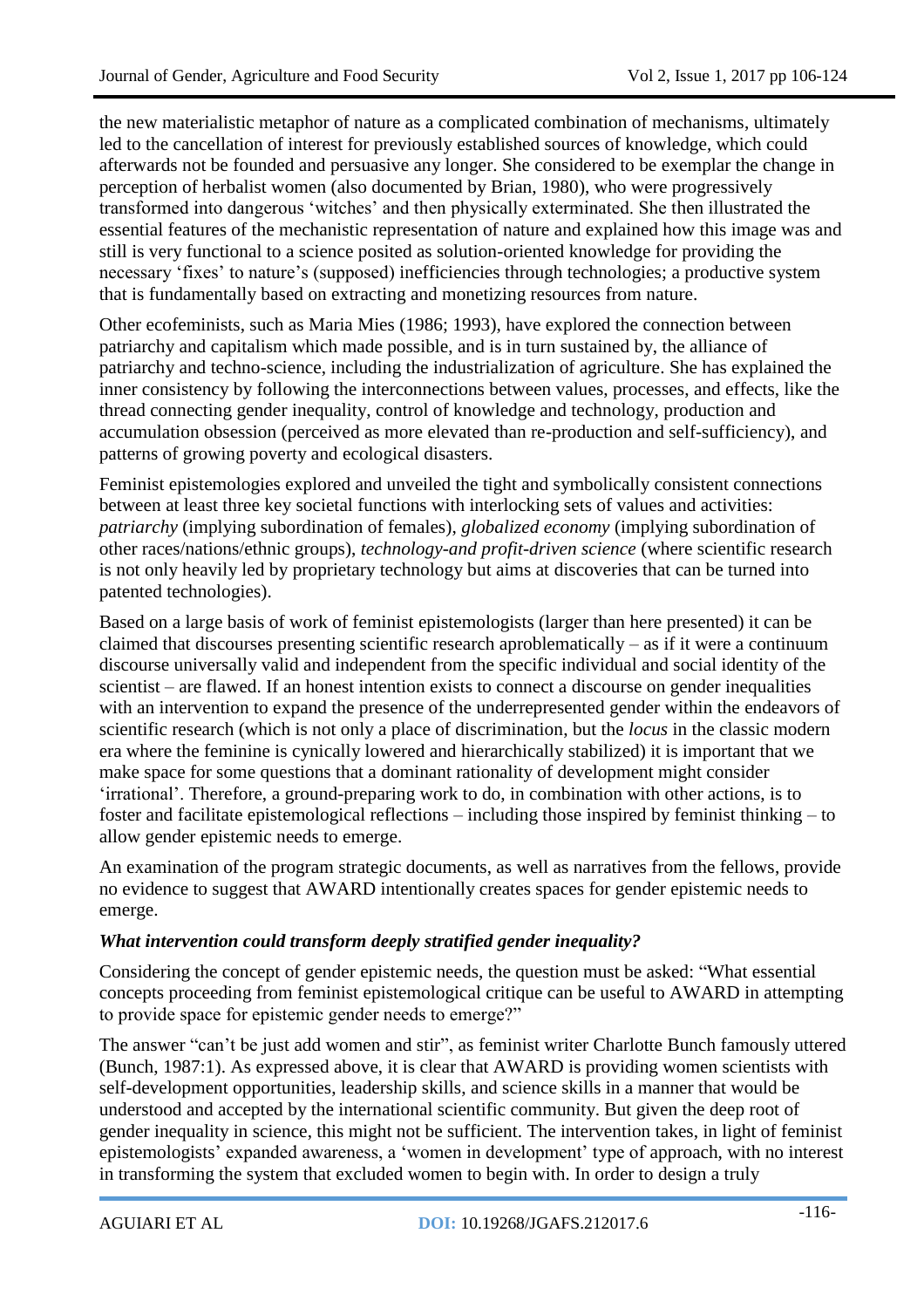transformative intervention, even on a small scale, a space has to be created to let gender epistemic needs emerge.

Patricia Hill Collins (1990) unpacked the dynamics and risks of introducing subjects into an environment from which they have been purposefully excluded in a historical and epistemological sense. Their introduction might be done in a very selective manner by the dominant elite of a system. She contends that when the overall goal of an institution is to preserve existing power structures and systems of knowledge, increasing the presence of outsiders is achieved by accurately identifying and coopting individuals from the excluded group who are not interested in challenging the founding values which determine what research questions are worthy of being asked, as well as acceptable methods of research.

On the contrary, to let epistemic gender needs emerge, epistemic discomfort has to be recognized. This brings the conversation back to the risks of development, and compels another reference to Wangari Maathai's reflections (Maathai, 2009). Bringing women, as the subject excluded from science *par excellence*, into communities of intent built on anti-feminine values, might risk being more of an attempt to co-opt women – intended as a socio-political subject – into a model of development built on a paradigm of science and of governance of knowledge, which denies power to women, and which is instead conducive to neoliberal economies and environmentally unsustainable agriculture. In other words, the approach of promoting gender equality by selecting researchers who will follow lines of research tightly encapsulated in the system of values mentioned above, could resemble the approach – unveiled and denunciated by Maathai (2009) – of bringing development to Africa by co-opting key leaders who inadvertently disadvantage their countries by not having questioned the basic values upon which the proposed agreement is based.

As a final synthesis of the two arguments presented in Part 2, it can be said that from a radical feminist perspective, the program's overall architecture to promote gender equality cannot be at present considered gender transformative. Indeed, the risks currently embedded in its structure might jeopardize the program's intent to empower women within a system whose pillars are imbued with discriminatory and exclusive attitudes. Those risks are derived from the fact that the planned actions either use women as vehicle for a secondary agenda (first argument); or they do not understand scientific research as a complex, diverse, and deeply androcentric endeavor (second argument).

If true empowerment and transformed gender equilibrium are sought, it is necessary to create the preconditions for feminist epistemological awareness to spread and allow women scientists to revisit the epistemic standard that is concerned with inclusiveness and elimination of systems of oppression and exploitation. The type of scientific questions, the methodologies chosen, the ultimate purpose envisaged for research, the use of results, the accountability of the scientist, and the model of ideal interactions with the rest of the scientific community: all these are foundational areas where interventions have the potential for great transformation. Moreover, from a feminist standpoint, it could be said that a program intended to pursue gender equality that does not structurally incorporate research questions interested in unveiling patterns of powers and in identifying answers for transforming relevant dynamics of oppression, cannot be seen as a program that can truly promote gender equality.

In an effort to connect feminist reflections on science with thinking about the advancement of gender equality in international development, Londa Schiebinger (2010) developed a synthesis which identifies three main approaches in the critical dialogue between feminist thinking, policy, and institutions. The first is referred to as the *gender-neutral approach* (from the 1970s to present), which considers science and technology as unbiased, objective, and universal, and aims at equal access to education and employment for all, operating positive action on the excluded group to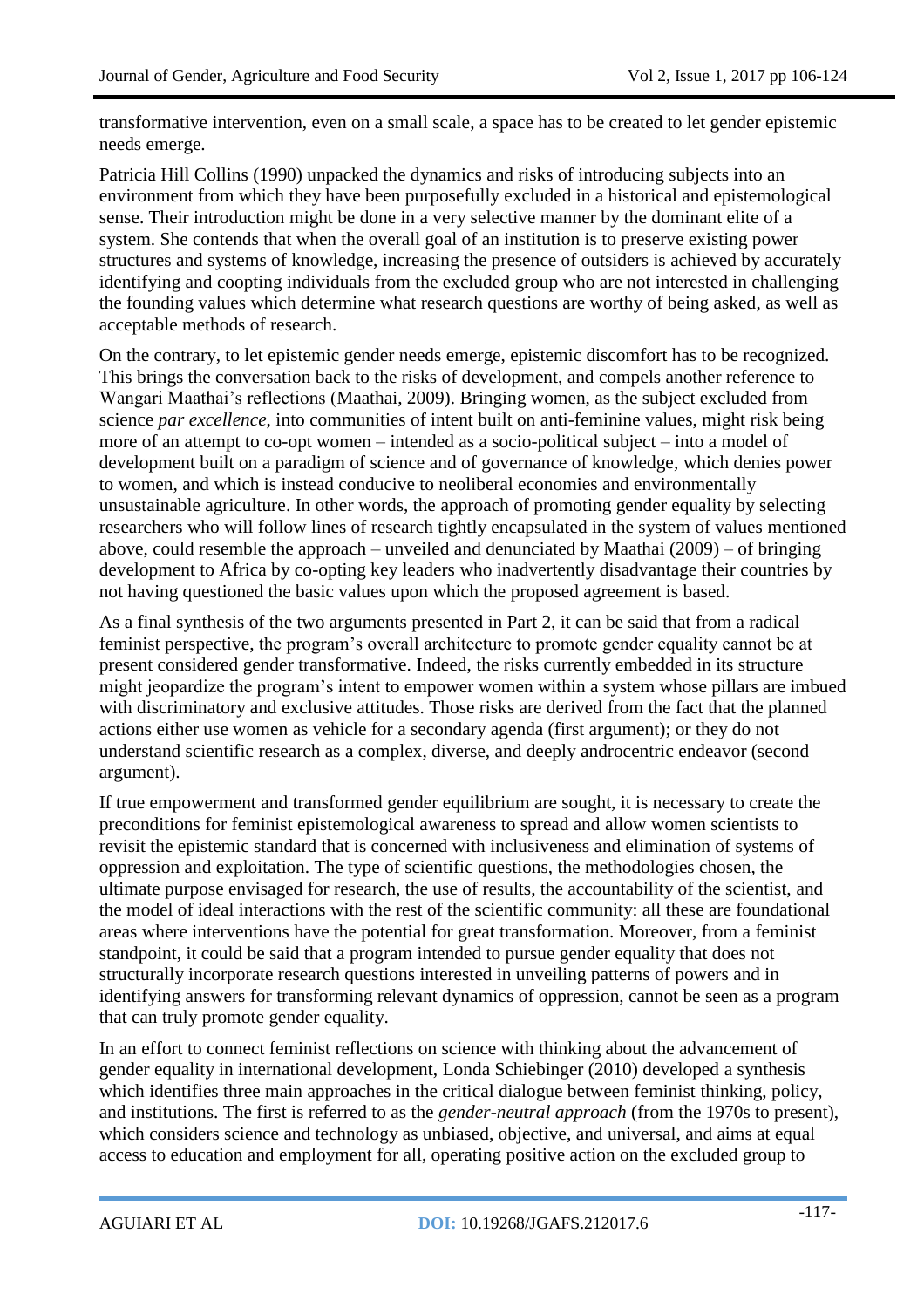increase their numbers and level percentages. The second group of positions is labeled the *difference approach* (late 1980s to present). The key points maintained are: a strong emphasis on the biological (sex) as well as on the socially constructed (gender) differences between men and women. The third approach, named the *equality approach through gender analysis* (extending from 2000 to present), assumes that gender analysis is a resource to enhance scientific excellence, and therefore it mainstreams sex and gender analysis in science and technology policy and research. It refutes the notion that augmenting women's participation in science and technology will *per se* result in gender-sensitive science and technology. Instead, this approach recognizes the need for an intentional introduction of training on sophisticated methods of sex and gender analysis. For each of these approaches, Schiebinger pinpoints the limitations and the risks, concluding that the third approach has the best chance of achieving deep gender transformation.

If we try to place AWARD in this schema, the Program can most likely be classified within the first group. Following the classification, the Program does support the presence of more women in science, but it has two of the shortcomings noted by Schiebinger:

1) It neither questions the universality nor the gender neutrality of science and technology as a relevant domain of enquiry.

2) It indirectly locates the problems of gender imbalance in science within women's education, socialization, and values. Participants are seen as requiring training – in which they are taught leadership skills (typically considered male attributes), and must rethink their behaviors and life rhythms – to achieve success.

The synthesis and classification work of Schiebinger (2010) not only bridges the feminist analysis of science with international development categories and tools, but also provides for a conceptual opening to a way forward. She sees the *equality approach through gender analysis* as being implemented through gendered innovations, which "employ gender analysis as a resource to stimulate gender-responsible science and technology, and by doing so enhance the lives of both men and women around the world" (Schiebinger, 2010, p. 25). Following this direction, some proposals for practical incorporation of gender strategic needs into the AWARD program are outlined.

#### **Operational propositions to strengthen AWARD's gender responsiveness**

In this third part of the paper we argue that AWARD cannot be considered gender transformative for two main reasons. First, it relies on a theory of change and expresses a set of values that are not deeply feminist, as it does not value women empowerment *per se* through support to the rights of women in science, but it connects that value to the economic benefits that improved agriculture can provide. The inclusion in the agricultural sciences system aimed for by the program is achieved by 'modifying', through capacity building, the skills of those women the initiative has selected, in order to equip them and make them fit for the very system of power they were excluded from. Second, the type of research supported is mostly applied, and it frames food and nutrition security within the perspective of contemporary globalized agribusiness, which, according to many, creates economic exclusion and ecological damage.

We propose some suggestions which could foster a transformation of the Program and position the Program to meet not just practical, but also gender strategic and epistemic needs. In particular, actions are suggested with two main objectives in mind: creating a sense of *normality* for women to be in high ranks in science and academia (gender strategic needs); and the creation of conditions conducive to innovative research by positing new types of questions and by fostering new types of utilization of discoveries, inspired by feminist thinking (gender epistemic needs). These suggestions are aimed at reinforcing the inner strength of the women beneficiaries, and at supporting them to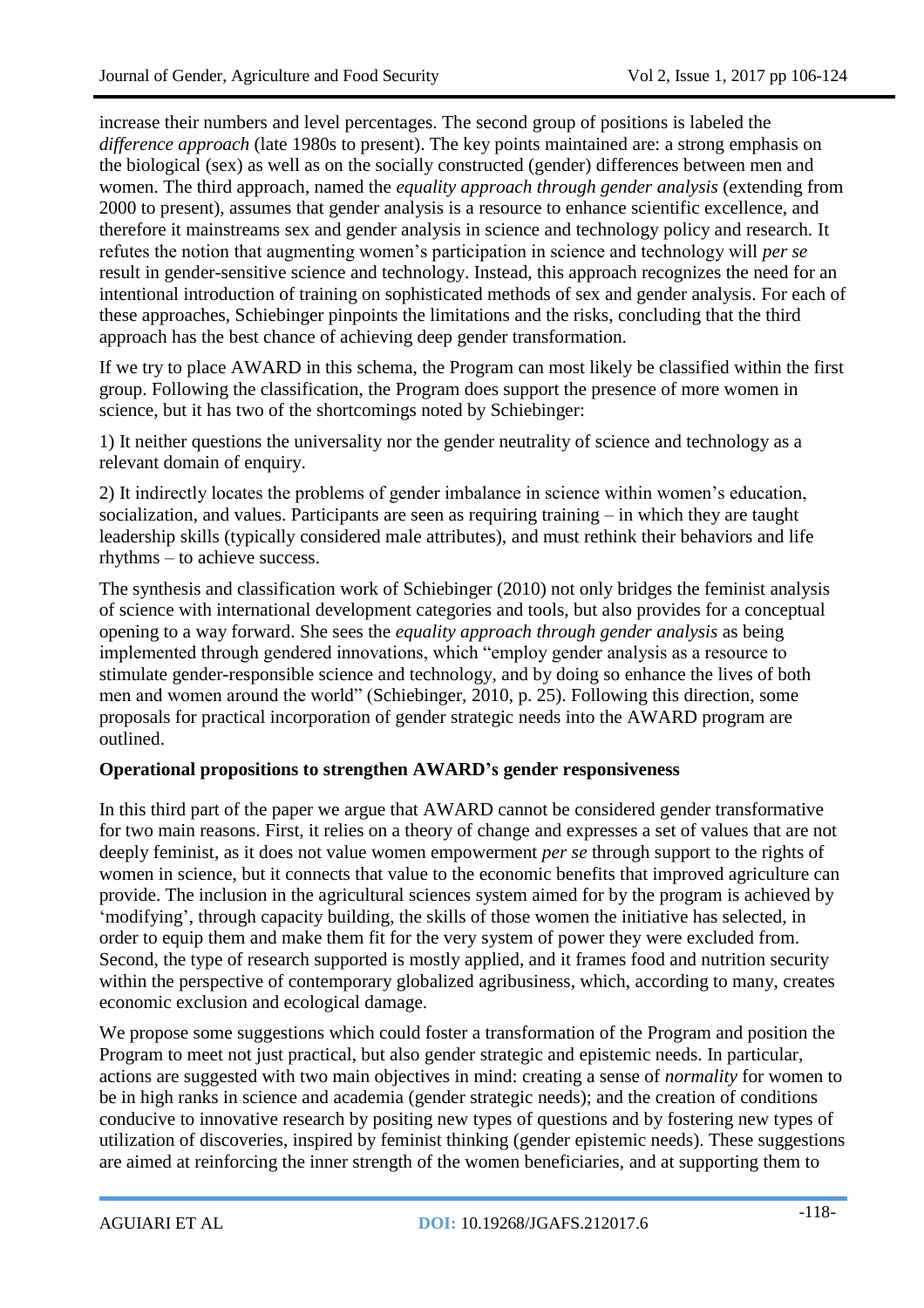discover sound modalities (as defined by themselves) to foster research and its application, potentially including caring for the destiny and health of the end users.

As a general addition to current activities, the Program could foster internal dialogues and establish a place for group self-reflection among current and previous fellows. The purpose would not only be to present and debate actual results of research, but also to create a space to explore metaanalysis of research projects which includes epistemological debates. This facilitative space, focused on inclusivity, could enable reflection on how the fellowship has contributed to gender equity and to what extent it enhanced gender equality. Of particular interest is what opportunity was available to redefine the norms and boundaries that fellows might have encountered on their research path. Facilitators should be familiar with the diversity of positions on food security and agriculture existing across civil society, and with multilateral actors in international development.

A second exercise could be to institute a midterm learning evaluation, informed not just by solid gender responsive terms of reference, but thoroughly guided by a purely feminist evaluation approach. Feminist evaluation is rapidly gaining interest and has a growing community existing in several evaluation societies. Key elements characterising a feminist evaluation approach are described by Podems & Negroustoueva (2016) who clearly articulate the important differences between gender responsive and feminist evaluation:

Feminist evaluation (FE) emphasizes participatory, empowering, and social justice agendas. While all evaluation approaches are laden with their own, often implicit, values, few assert their values as openly as feminist evaluation. Unlike most gender approaches, feminist evaluation does not provide a framework or advocate a precise approach; rather, feminist evaluation is often defined as a way of thinking about evaluation (Podems & Negroustoueva, 2016, online).

Among the specific key differences that the authors propose, two are particularly relevant to AWARD. First, feminist approaches "[c]hallenge women's subordinate position; empirical results aim to strategically affect women's lives, as well as the lives of marginalized persons." They also "[a]cknowledge that women may not want the same things as men and design and value evaluations accordingly" (Podems & Negroustoueva, 2016, online).

The proposed evaluation would look at specific situations in which the fellows were supported in putting into use the *epistemic advantage* envisioned by Narayan (2004): women's unequal position and overall exclusion from power centers they relate anyhow with, *may* provide, through an intentional process of self-awareness, a broader understanding of different points of observation, of different practices, and of values. The mere exposure to two 'incommensurable' worlds, as the gendered sphere of male and female experiences can often be, is though not enough to trigger critical thinking, which can more likely emerge if this function is felt to be safe, and sufficiently supported. Indeed, it is a delicate and non-predictable outcome, as individuals – be they women in men's contexts or non-westerners in a western environment – "may try to reject the practices of their own context and try to be as much as possible like members of the dominant group" (Narayan, 2004, p. 222).

Provided that sufficient resources, space, and time are allocated, a mild facilitation process (point 1), in combination with a thorough feminist evaluation (point 2), could verify if there is any interest in observing, analyzing, and articulating real, concrete, embodied, everyday research-related behaviors which might be different between male and female scientists. In other words, it could be insightful to research and document if there is a perception of different practices and different theoretical and strategic dynamics while researching for fellows, compared to their male colleagues.

In the former case then, if there is critical self-awareness of differences, it will be important to unpack and formalize them, understand the arguments across fellows, and support the emergence of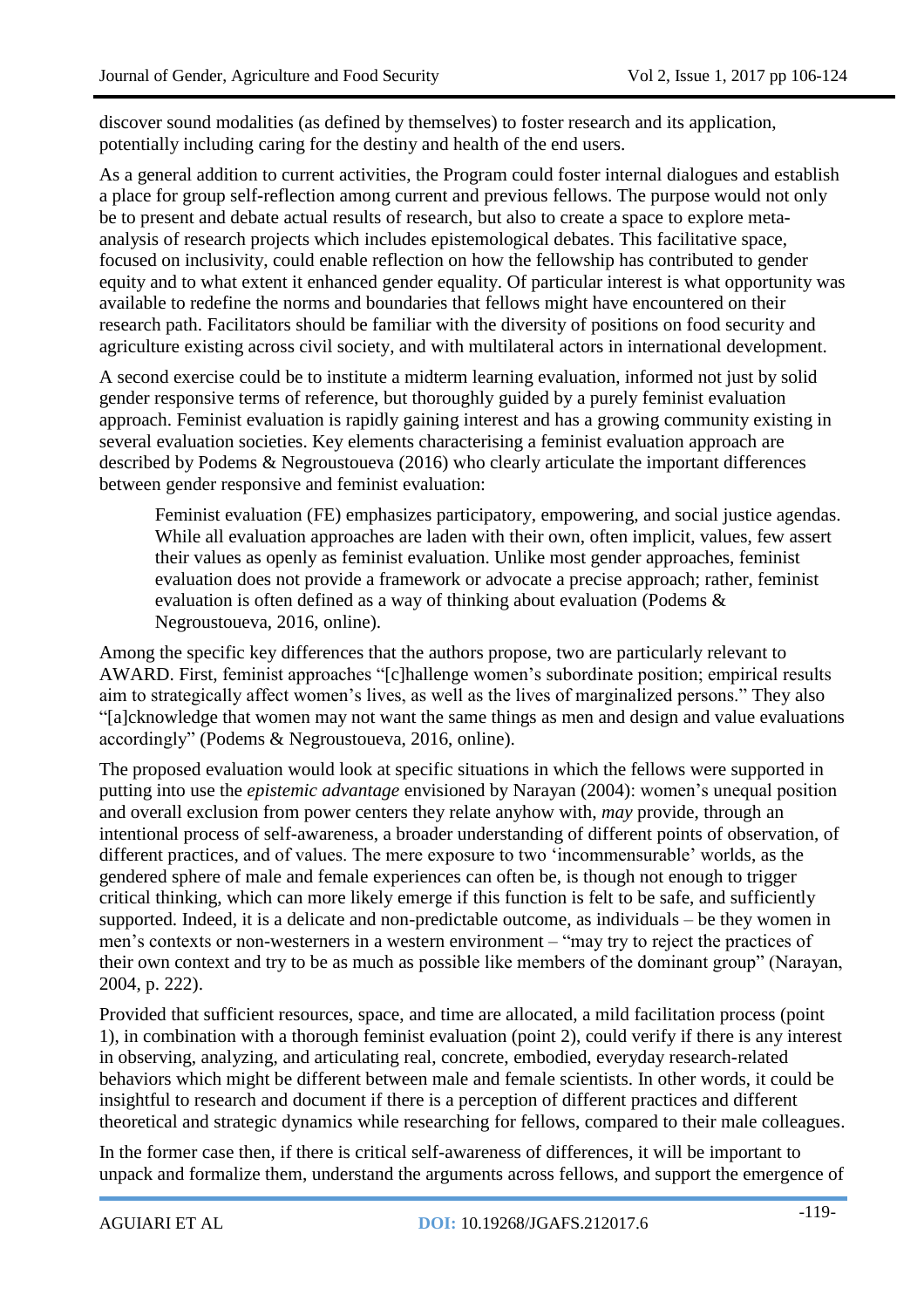a new stream of debate on experienced women's specificity in the production of scientific knowledge. This could add a structured and African-based voice to the abundant literature on the specific issue of gender and science, producing echoes in the global community. The topic has indeed been of recurrent interest since the early 90s. A special issue of the journal *Science* (1993) was dedicated to "Women in Science", with space given to authors inclined to explore the difference that women bring to the "style" of doing research and science (Barinaga, 1993; Morell,1993). Other more recent work looks at the power dynamics in collaborative scientific work through a gender lens (Gaugan and Bozeman, 2016), and highlights gender-based diversity in experiencing power dynamics in academia, as well as in expressing power and offering and receiving collaboration. Helping recognize the validity of and supporting the collection of information by providing the resources and a locus for articulating the emerging awareness on possible forms of discrimination, would mean encouraging concrete changes towards a new and more equal-gendered order in science, specifically in the concerned African scientific endeavors.

A potentially rich learning experience could be provided by purposefully exposing fellows to a broader variety of international forums where they could connect to first-hand accounts of farmers from a variety of regions in the world experiencing economic, health, environmental, legal, and psychological impacts of scientific inventions utilized to forward green revolutions, as for example the Food Sovereignty Summit, or the Terra Madre biannual meeting. By being present in thematic seminars they could interact with a constituency who are the end-users of their research, which creates a feedback mechanism that provides inputs for research and for the meta-research level. They would also get broadly exposed to the agro-ecology model of production, and to debates on the growing legitimacy that the connected agricultural methods are gaining among multilateral actors as a key to food security<sup>2</sup>.

Funding for the Program is currently proceeding from agribusiness companies or private international actors with clear vested interests in the sector. In their approach to resources and research, scientific knowledge is invested in as it can provide a comparative advantage over competitors, as well as more profit and ultimately accumulation. A diversification of funding sources, which the program director is actively working on, is a strategic step for future sustainability, enhancing the resilience of the program and decreasing its accountability to actors whose interests might be predominantly economic.

Reading through the narratives of the AWARD grantees reports, it emerges that the female scientists' positive career evolution comes at the cost of time 'subtracted' from the tasks that gender roles expect them to cover. The allocation of funds for each participant to contribute towards covering the costs for outsourcing (or increasing the outsourcing) of some of the unpaid daily care work most women, irrespective of their position or education, are expected to put into their family, extended family, and community, could be an effective answer to some practical gender needs, as well as a strong statement indicating recognition of an important aspect of the discrimination experienced by women in science and academia. It will help women to have more dedicated time to research and perform better, reduce family pressure, and at least in that specific intersection of sex and class will modify expectations and gender norms (even if most likely the care workers hired will be women, typically from a group already considered and self-portrayed as less powerful in comparison to the group hiring for housework help).

#### **Conclusions**

In 2006 the AWARD Program entered the dialogue on sustainable development and improvement of food and nutrition security with a declared objective of contributing to women's empowerment through facilitating female scientists' careers in research for development in agriculture. AWARD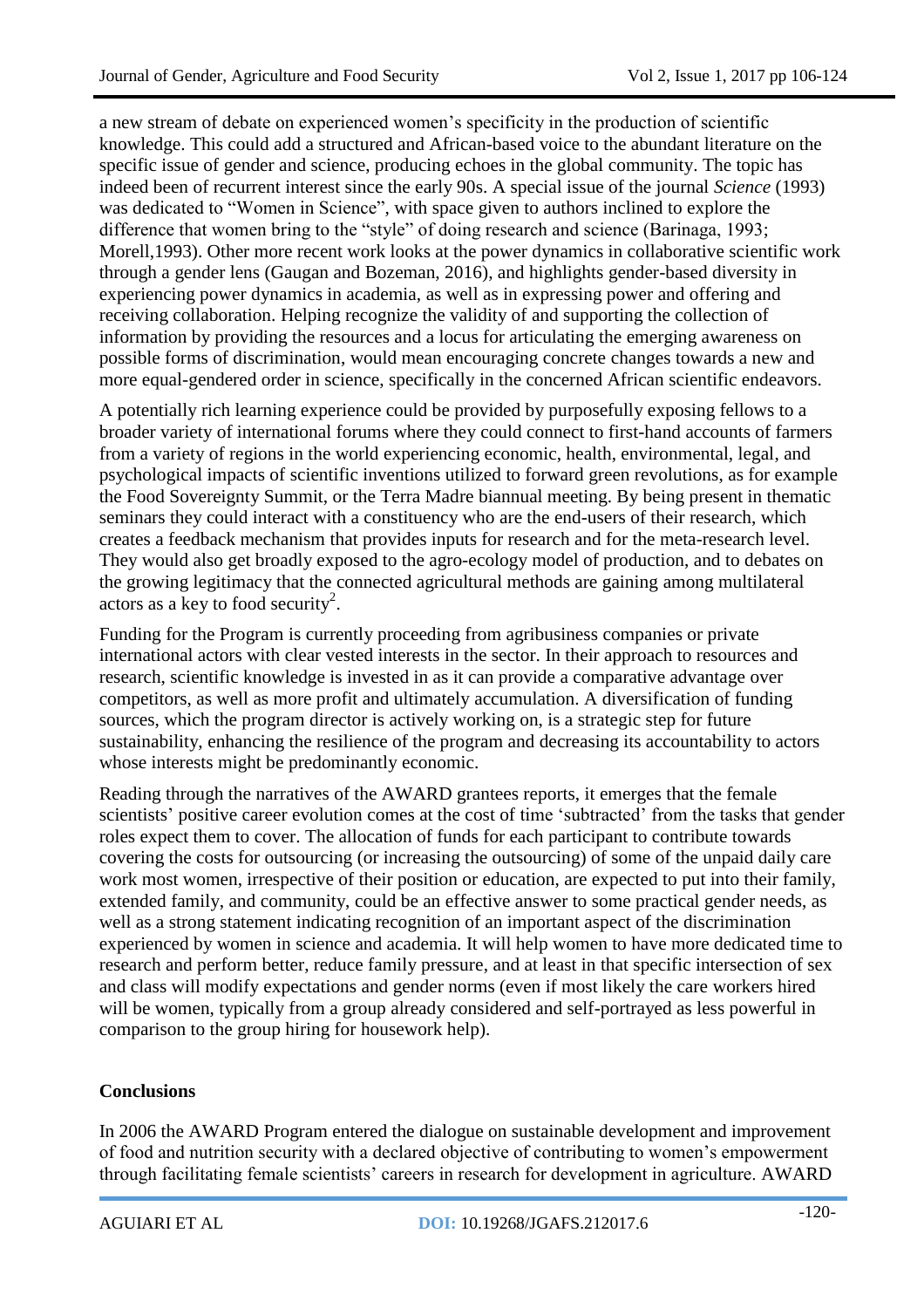emerged out of a context that prioritized the instrumentalist 'smart economics' rationale for bridging the gender gap in African agriculture by addressing the practical gender needs ahead of strategic ones. This is how what seems to be an apolitical program aimed at improving science capacity and increasing gender equality, can be understood from a feminist perspective as having been designed in a way that cannot be gender transformative.

The Program's most recent (AWARD strategy 2017-2022) framing of the gender gap issue in development seems to break away from its initial approach. First, it places the focus on women's agency as opposed to being focused on women's constraints and inequality status. Though it still embraces a 'smart economics' approach, it does so in a more nuanced fashion. As the introduction to the new Gender in Agribusiness Investments For Africa (GAIA) initiative states:

Without concerted effort, ongoing efforts to increase the productivity of African agriculture risk exacerbating already existing gender inequality and leaving African women worse off. However, with proper attention, agricultural growth could be the lever to unlock inclusive, agriculture-driven prosperity for the continent (AWARD, 2017, online).

Secondly, a focus on agricultural research institutions and the broader enabling environment seems to hint at a more structural approach to gender equity. It remains to be seen whether, as it unfolds, the program's new strategy will remain vulnerable to the critiques articulated in this paper.

Gender transformation must take place in the very values and dynamics of the places in which discrimination originates, and where gender inequality is repeated over time. More than an instrument to facilitate the conforming of women scientist to the logic and values of a specific field of research, the program can become a space to foster autonomous reflections on gender epistemic needs and on African-led meta-research inquiry into science and development.

To win the challenge of gender transformation, real innovation, and sustainability, AWARD might need to make explicit the values on which the science that is being promoted and the type of agriculture that is being shaped rely, and furthermore, carefully reconsider its ultimate objectives.

The potential of the AWARD program to become gender transformative might be fully unleashed through the incorporation of several new activities. They are of two main types. The first is to harvest self-reflections of participants and managers to inform epistemological transformation. The second is to differentiate sources of funding to aim for greater independence from the assumptions and approaches of any singular funder.

### **Endnotes**

<sup>1</sup>In the development economics discourse, food security moved away from the pure dimension of availability to focus more on accessibility and then utilization, over the 80s and the 90s research on the household level initially considered as a unitary model and then complexified as attention for gender patterns developed (for a review of household economy see Maxwell & Frankenberg (1992); and for a gender critics of household economy in the theoretical space of A.Sen see Kabeer (1991). Some of the most influential studies providing evidence-based knowledge on the interplay between gender and food security at intra-household level are the International Food Policy Research Institute (IFPRI) multi-year studies on Strengthening Food Policy through Intra-Household Analysis (conducted between 1994 and 2003), with key contributions by J. Haddinot and A. Quisumbing. The author, during 2016, was part of a CGIAR research team exploring the pathways of influence on development actors in this very line of study.For a historical reference to reflections on improving effectiveness of agricultural programs for women farmers, and a rich bibliography on women, agriculture, and food security in the 80s and 90s, see Dutta Das (1995).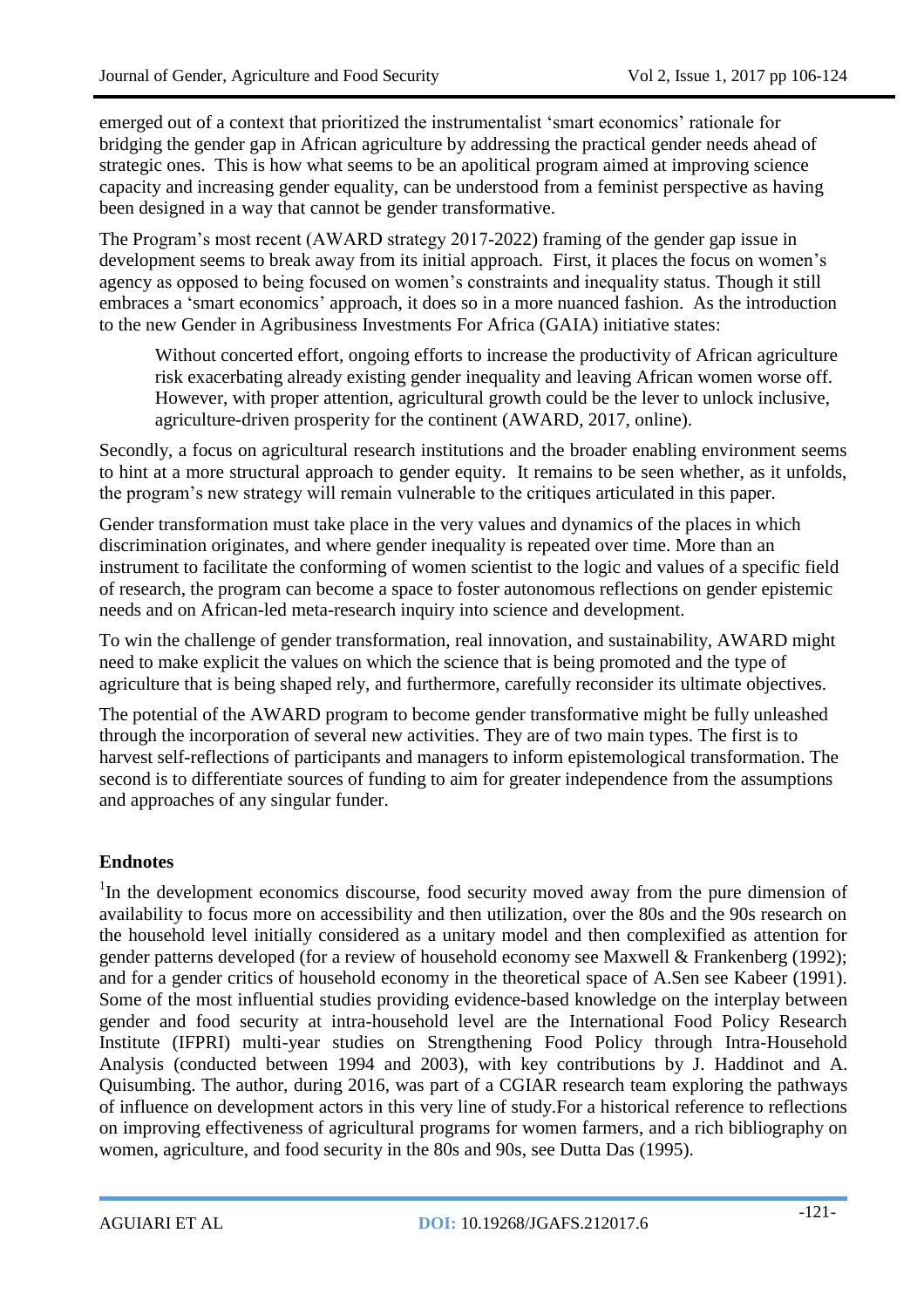<sup>2</sup>Intersections between agro-ecology and multilateral food security strategies have been growing mainly after the seminal and watershed recognition provided by the (at the time) Special Rapporteur on the Right to Food, Oliver de Schutter, to agro-ecology as a scientific domain for exploring ecologically and socio-economic sound and inclusive models. See Oliver De Schutter. (8 September 2008) .Building resilience: a human rights framework for world food and nutrition security : report of the Special Rapporteur on the Right to Food, A/HRC/9/23. Also Oliver De Schutter (08 March 2011). "Agroecology and the Right to Food", Report presented at the 16th Session of the United Nations Human Rights Council [A/HRC/16/49]; or for the larger public: 22 June 2010. Press release "Agroecology out performs large-scale industrial farming for global food security". See also: International Symposium on Agroecology for Food Security and Nutrition http://bit.ly/2bXFjAO.

# **REFERENCES**

African Women in Agricultural Research and Development (AWARD) (2015). *Empowering African women scientists through career-development fellowships. A summary.* Available at: http://awardfellowships.org/images/Media%20Pack/AWARD-Phase-1-Report-A5\_2209201501.pdf

African Women in Agricultural Research and Development (AWARD) (2017) *Gender In Agribusiness Investments For Africa.* Available at: http://awardfellowships.org/gaia/

Anderson, E. (2011) Feminist Epistemology and Philosophy of Science. *The Stanford Encyclopedia of Philosophy*. Edited by Edward N. Zalta.

Bezemer, D. & Hudson, M. (2016). Finance is not the economy. *Journal of Economic Issues.* L (3)

Barinaga, M. (1993) Is there a "female style" in science? *Science*. 260 (384-391)

Brian, E. (1980) Witch Hunting, Magic, and the New Philosophy. *An Introduction to Debates of the Scientific Revolution,* 1450-1750. Sussex: The Harvester Press.

Bunch, C. (1987) *Passionate Politics. Feminist Theory in Action.* St.Martin's Press.

Chant, S. and Sweetman, C. (2012) Fixing women or fixing the world? *Gender & Development.* 20 (3). 5

Chiaramonte, E. Frezza, G. and Tozzi, S. (1992) *Donne senza Rinascimento*. Eleuthera.

Code, L. (1981) Is the Sex of the Knower Epistemologically Significant? *Metaphilosophy*. 12 (267– 276).

Doucet, A. and Mauthner, N. (2006). Feminist Methodologies and Epistemologies. In Bryant, C.D. and Peck, D. L. (Eds.) *Handbook of 21st Century Sociology (26-32).* Thousand Oaks, CA: Sage.

Dutta Das, M. (1995). Improving the relevance and effectiveness of agricultural extension activities for women farmers. FAO.

Engels, F. (1884) *The Origin of the Family, Private Property and the State*. (English edition 1902, Chicago)

FAO. (2008) *Boosting Food Production in Africa's "Breadbasket Areas".* Food and Agriculture Organisation (FAO) Press Release, 4 June. Available at:

<http://www.fao.org/newsroom/en/news/2008/1000855/index.html>

FAO. (2011) *State of Food and Agriculture 2010*. Rome

Feyerabend, P. (1975) *Against Method*. New Left Books.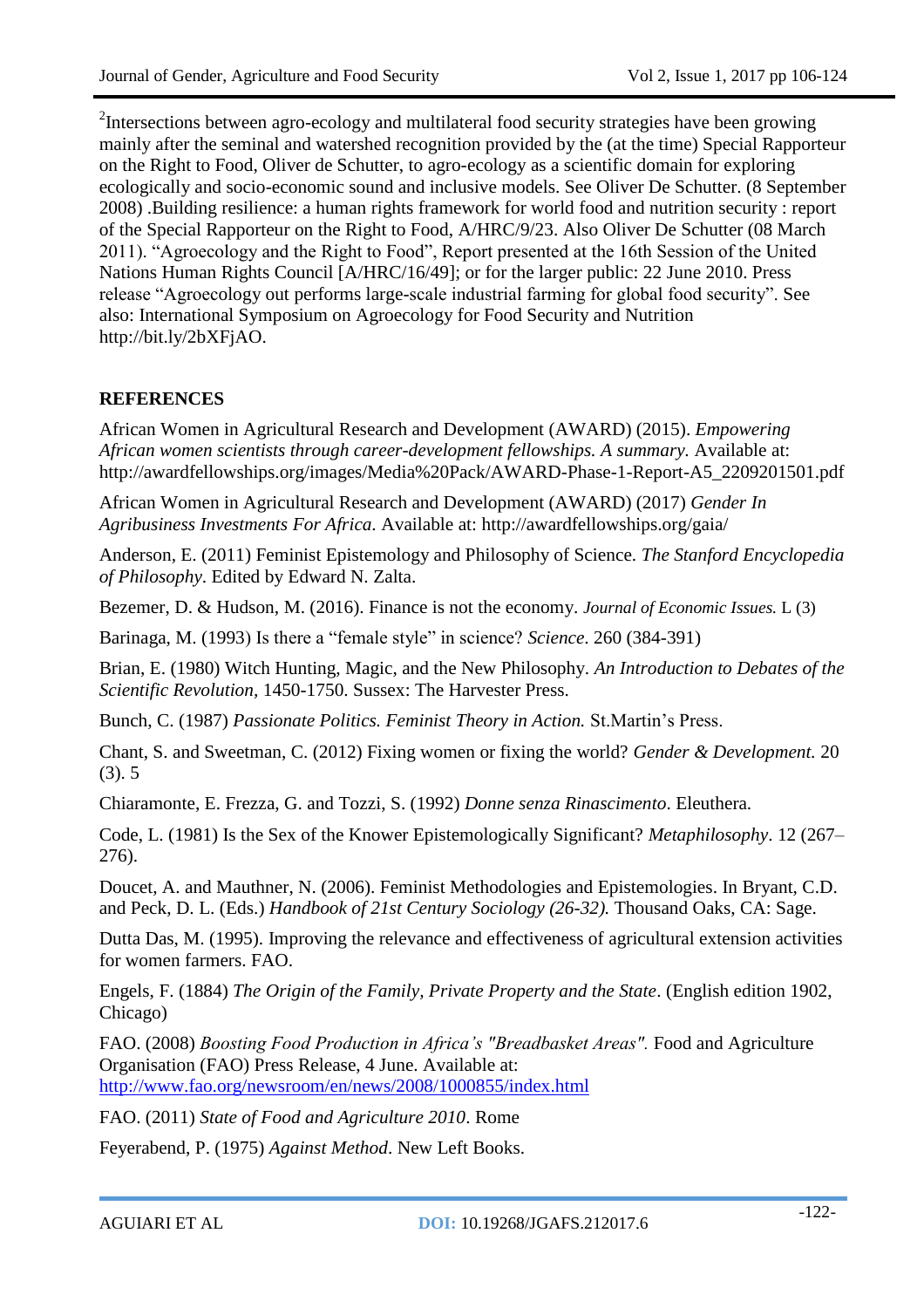Foucault, M. (1966) *Les Mots et Les Choses*. Paris: Gallimard.

Fox Keller, E. (1983) *A Feeling for the Organism: The Life and Work of Barbara McClintock*. San Francisco.

Gaard, G.and Gruen, L. (1993) Ecofeminism. Towards Global Justice and Planetary Health. In Society and Nature. 2 [1-35]

Gaugan, M. and Bozeman, B. (2016) Using the prisms of gender and rank to interpret research collaboration power dynamics. In Social Studies of Science. 46 (4) [536–558].

Haraway, Donna. (1988). Situated Knowledges: The Science Question. In Feminism and the Privilege of Partial Perspective Feminist Studies. 14 (3) [ 575-599]

Haraway, Donna. (1991). A Cyborg Manifesto: Science, Technology, and Socialist-Feminism in the Late Twentieth Century," in Simians, Cyborgs and Women: The Reinvention of Nature. Routledge. [149-181].

Harding, S. (1986). The Science Question in Feminism. Cornell University Press

Harding, S. (1987). "Introduction: Is there a feminist method?" In Harding S. (Ed.), Feminism and methodology (pp. 1-14). Bloomington: University of Indiana Press.

Harding, S. (1992) Rethinking Standpoint Epistemology: What is "Strong Objectivity? The Centennial Revie. 36 (3) [437-470].

Harding, S. & Hintikka, M.B. (eds.) (1991) Discovering Reality: Feminist Perspectives on Epistemology, Metaphysics, Methodology, and Philosophy of Science. D.Reidel Pub.

Hill Collins, P. (1990) *Towards an Afrocentric Feminist Epistemology*. Routledge.

Kaaber, N. (1991) Gender, production and well-being: rethinking the household economy. IDS Discussion Paper 288. Brighton.

Kuhn, T. (1962) *The Structure of Scientific Revolution*. Chicago University press.

[Le-May Sheffield,](https://www.google.it/search?tbo=p&tbm=bks&q=inauthor:%22Suzanne+Le-May+Sheffield%22) S. (2004) *Women and Science. Social impact and interaction*. Rutgers.

McReynolds, P. (1980) The Clock Metaphor in the History of Psychology in Nickles, *T. Scientific Discovery: Case Studies.* Springer.

Maathai, W. (2009) *The Challenge for Africa.* Pantheon.

Merchant, C. (1980). *The Death of Nature: Women, Ecology and the Scientific Revolution.* New York: Harper Collins.

Mies, M. (1986). Patriarchy and Accumulation on a World Scale: Women in the International Division of Labour. Zed Books.

Mies, M. & Vandana, S. (1993). Ecofeminism. Zed Books.

Morell, V. (1993) Called `Trimates,' Three Bold Women Shaped Their Field. In Science. 260 (5106) [420-425].

Moser, C. (1989) Gender Planning in the Third World: Meeting Practical and Strategic Needs. In World Development. 17 [11] (pp1799-1825)

Narayan, U. (2004). The project of Feminist Epistemology. Perspective from a Non-Western Feminist. In Harding, S. (ed.) *The Feminist Standpoint Theory Reader. Intellectual and Political Controversies.* Psychology Press. 213-224.

Navdanya (ed.). (2012) Seeds Freedom. A Global Citizens' Report.